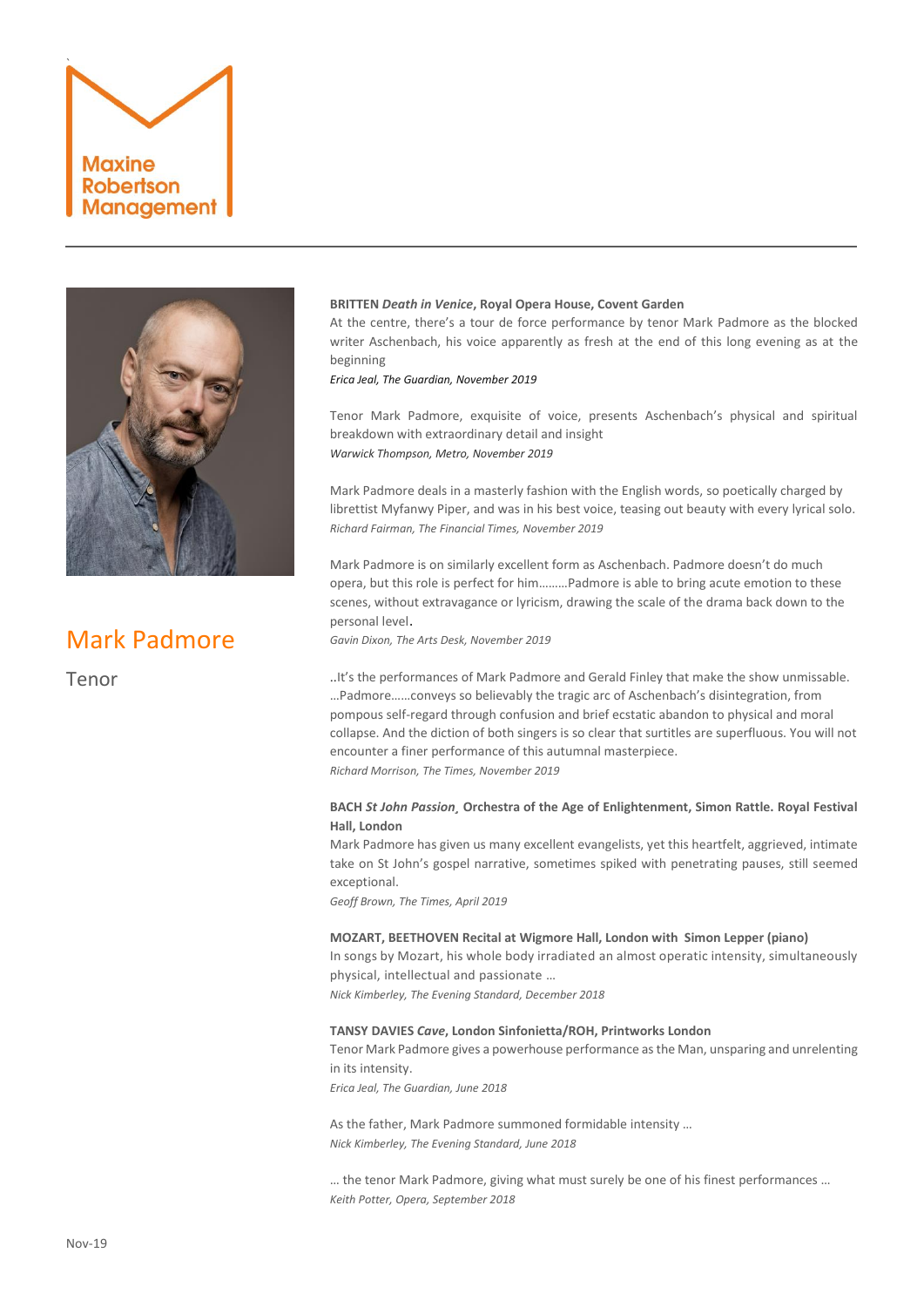

… the anguished intensity of Padmore's performance … *Richard Morrison, The Times, June 2018*

### **SCHUMANN** *Das Paradies und die Peri***, Berlin Philharmonic, Mikko Franck**

The pure, declamatory tone of seasoned tenor, Mark Padmore, also seems tailor made to the role of narrator..

*Rebecca Schmid, The Financial Times, May 2018*

**SCHUBERT** *Winterreise,* **Kristian Bezuidenhout (Fortepiano), CD – Harmonia Mundi** Padmore's control of colour and phrase remains astonishing, and he explores yet more affectingly and powerfully the lonely soul of everyman. *Stephen Pettitt, The Sunday Times, February 2018*

There's a harrowing intensity to this portrayal of the haunted outcast, and the sound of the period piano underpins the clarity of Padmore's keen reaction to the text. I think this is an outstanding Winterreise, one to live with for a while. *Andrew McGregor, BBC Radio 3 Record Review, January 2018*

There's no doubt the expressiveness Bezuidenhout obtains from the light-toned instrument matches Padmore's lyrical, delicate approach very well. *Andrew Clements, The Guardian, January 2018*

# **SCHUMANN** *Dichterliebe* **&** *Liederkreis***; Brahms** *Songs***, Paul Lewis (Piano), Alice Tully Hall, New York**

In an impressive feat for well-trod repertory, the tenor Mark Padmore, performing at Alice Tully Hall with the pianist Paul Lewis on Thursday, managed to bring new illumination and poignancy to Schumann's great song cycle "Dichterliebe." *Joshua Barone, New York Times, April 2018*

Mr. Padmore did not so much sing this music as inhabit it. *James R Oestreich, April 2018*

# **SCHUBERT** *Schwanengesang***,. Jonathan Biss (piano) . Milton Court, London**

Pushing himself to his vocal limits, he certainly made the case for a structured emotional trajectory passing from rapture through bitterness to near madness …The emotional release from the horror of Der Doppelgänger into the hope of Die Taubenpost was poignant in the extreme.

*Tim Ashley, The Guardian, 3 May 2017*

#### **DOVE** *In Damascus* **CD – Sacconi Quartet. Signum Records**

… clear, focused playing from the Sacconi Quartet and lucid, unswerving narrative from tenor Mark Padmore.

*Kate Molleson, The Guardian, 8 June 2017*

This work was tailor-made for Mark Padmore, who summons up every iota of his immense interpretative powers to steer us through this reflective testament. This important release cannot be recommended too highly. *Malcolm Riley, Gramophone, August 2017*

Tenor Mark Padmore brings to the cycle's opening two songs, and to its pained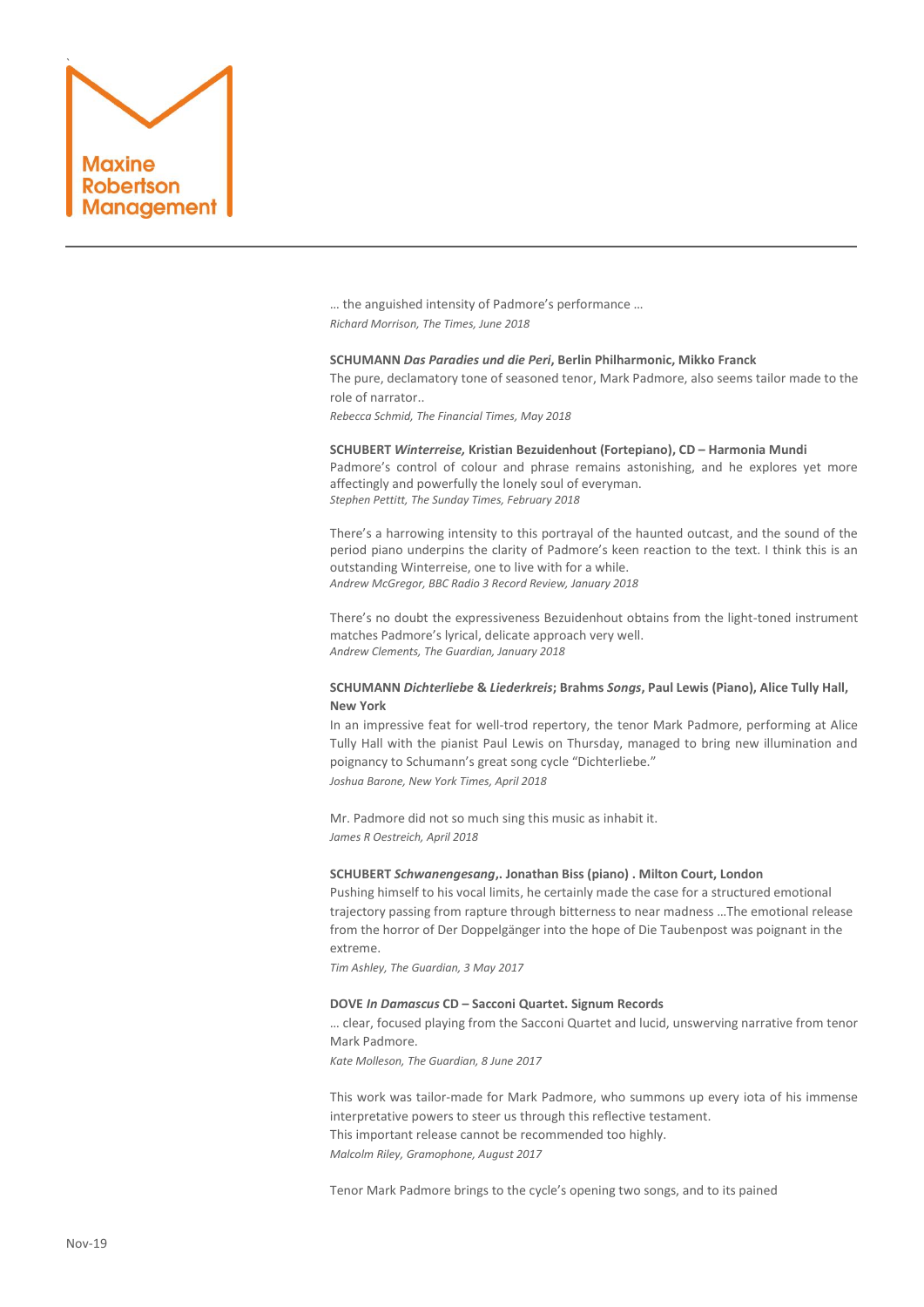

conclusion 'My Country', exquisitely poised legato singing, sweetly tuned and with immaculate articulation.

*Terry Blain, BBC Music Magazine, October 2017*

### **US recital tour with Jonathan Biss – piano, Schubert** *Schwanengesang*

Padmore was a dozen different singers in one. The age of his voice changed from song to song. It grew stronger and weaker. It coiled up in tension for one stanza, and relaxed in the next. *Peter Dobrin, The Philadelphia Inquirer, 14 March 2017*

### **DOVE** *In Damascus***, Sacconi Quartet, Kings Place**

As ever, Dove writes well for the voice and tenor Mark Padmore was very expressive in his music, the many high-lying lines floated in a head voice reminiscent of Britten's writing for Peter Pears.

*Richard Fairman, The Financial Times, 14 July 2016*

The tenor line – here presented b[y Mark Padmore](http://www.markpadmore.com/) with immaculate artistry, and a technique so finely honed that one scarcely noticed it … *George Hall, The Guardian, 14 July 2016*

# **BRITTEN Nocturne for Tenor & Chamber Orchestra; SZYMANOWSKI Song of the Night. Seattle Symphony Orchestra, Ludovic Morlot**.

The only reason to program Britten's song cycle "Nocturne" is the availability of a first-rate tenor, and the Symphony definitely had one in the evening's soloist, Mark Padmore. The quintessential English tenor, Padmore has won acclaim for all kinds of repertoire, from early music and baroque works through more contemporary music. Padmore is an extraordinarily expressive singer — his wide range, vocal agility, tone quality and musicality make him an ideal choice for the Britten.

Padmore negotiated the angular lines of this complex score with alacrity and finesse, with conductor Ludovic Morlot providing well-balanced and supportive orchestral accompaniment. *Melinda Bargreen, The Seattle Times, 22 April 2016*

# **SCHUMANN, BRAHMS, SCHUBERT & WOLF. Paul Lewis (piano), Wigmore Hall**

It's hard to think of a singer more seriously dedicated to his art than the tenor Mark Padmore. The almost boyish purity of Padmore's voice, with its peculiarly sweet and true upper register, was given rein in *Ich wandelte unter den Bäumen* and *Berg' und Burgen*, while *Schöne Wiege* showed off the seamless ease of his legato.

*Rupert Christiansen, The Telegraph, January 2016*

# **SCHUMANN, BRAHMS, SCHUBERT & WOLF. Paul Lewis (piano), Vienna Konzerthaus**

Vor allem in der Höhe erreicht Padmore eine große Eindringlichkeit, ohne dass es jemals angestrengt klingen würde.

Especially in the higher register, Padmore reached a great intensity without it ever sounding strained.

Helmar Dumbs, Die Presse (Wien), January 2016

### **SCHUMANN** *Das Paradies und die Peri***, LSO, Sir Simon Rattle, LSO Live recording**

Thank goodness for Mark Padmore, who is a legendary evangelist and as such the ideal person to tell us these various stories…

*Iain Burnside, BBC Radio 3 CD Review, 31 October 2015*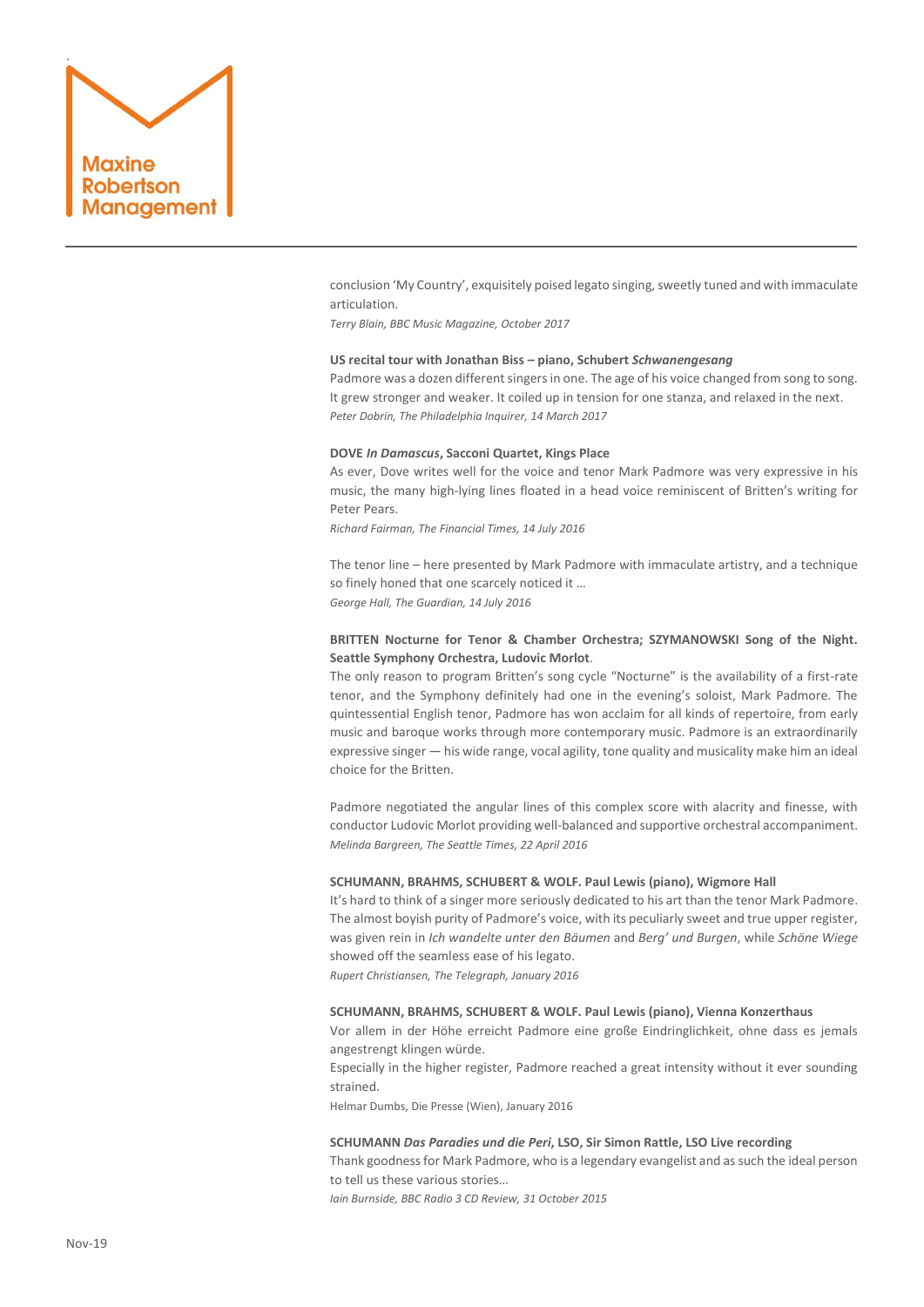

Padmore [is] a forthright, crystalline Narrator … Guy Weatherall, Classical Music Magazine, December 2015

### **SCHUBERT** *3 Song Cycles***, Kristian Bezuidenhout, White Light Festival, New York**

…the superb British tenor Mark Padmore…a revelation, emotionally harrowing yet vocally beautiful…Mr Padmore can sound ethereal…In a moment, though, he can summon penetrating power…German so clearly and idiomatically it could be his native language... singing with aching beauty…unbearably tragic.

*Anthony Tommasini, New York Times, 18 October 2015*

…unwavering intensity those familiar with his Bach have experienced…emotional layering and variability…unaffected expression…a gratifying freedom from melodramatic overstatement and posturing…lieder artistry.

*Thomas May, MusicalAmerica, 19 0ctober 2015*

### **SCHUBERT** *Winterreise***, Kristian Bezuidenhout, Hugo Wolf Akademie, Stuttgart**

Die Textbehandlung des Briten Padmore ist vorzüglich. Seine Palette bei der Färbung der Vokale zwischen opernhaftem Ausbruch und fahler Verhaltenheit zeugt von einer völlig durchdachten Interpretation…Lied Kristian Bezuidenhout und Mark Padmore begeistern mit der

### *Winterreise.*

Mark Padmore's handling of the text is masterly. His palette of colours ranging from operatic outburst to the more restrained passages testifies to a fully thought-out interpretation…Kristian Bezuidenhout and Mark Padmore thrilled with their *Winterreise Markus Dippold, Stuttgarter Zeitung, 26 September 2015*

# **HAYDN, BEETHOVEN, SCHUBERT,** *Recital***, Wigmore Hall, Kristian Bezuidenhout**

…emotional depth was communicated with a lightly-spoken ease… *Richard Fairman, Financial Times, 1 October 2015*

# **BEETHOVEN** *Missa Solemnis***, Bavarian Radio Symphony Orchestra & Chorus, Bernard Haitink**

Haitink's superb quartet of soloists led by Mark Padmore… *Richard Osborne, Gramophone, August 2015*

# **Roger Vignoles' 70th Birthday Concert, Wigmore Hall**

Mark Padmore's performance of Britten's *The Choirmaster's Funeral* was memorable for its poignancy…

*Hannah Nepil, Financial Times, 13 July 2015*

Mark Padmore's deeply eloquent delivery of Britten's *The Choirmaster's Funeral*… *Barry Millington, London Evening Standard, 13 July 2015*

### **SCHUBERT, BRITTEN** *Recital***, Wigmore Hall, Roger Vignoles**

An outstanding programme of Schubert and Britten showed tenor Mark Padmore and pianist Roger Vignoles at their best…the tenor brought scrupulous musicianship and genuine creative insight into both words and music…Arguably the most outstanding performance from both artists came in Britten's *Holy Sonnets of John Donne*, where Padmore's ability to communicate the metaphysical poet's moral rigour with an almost evangelical zeal…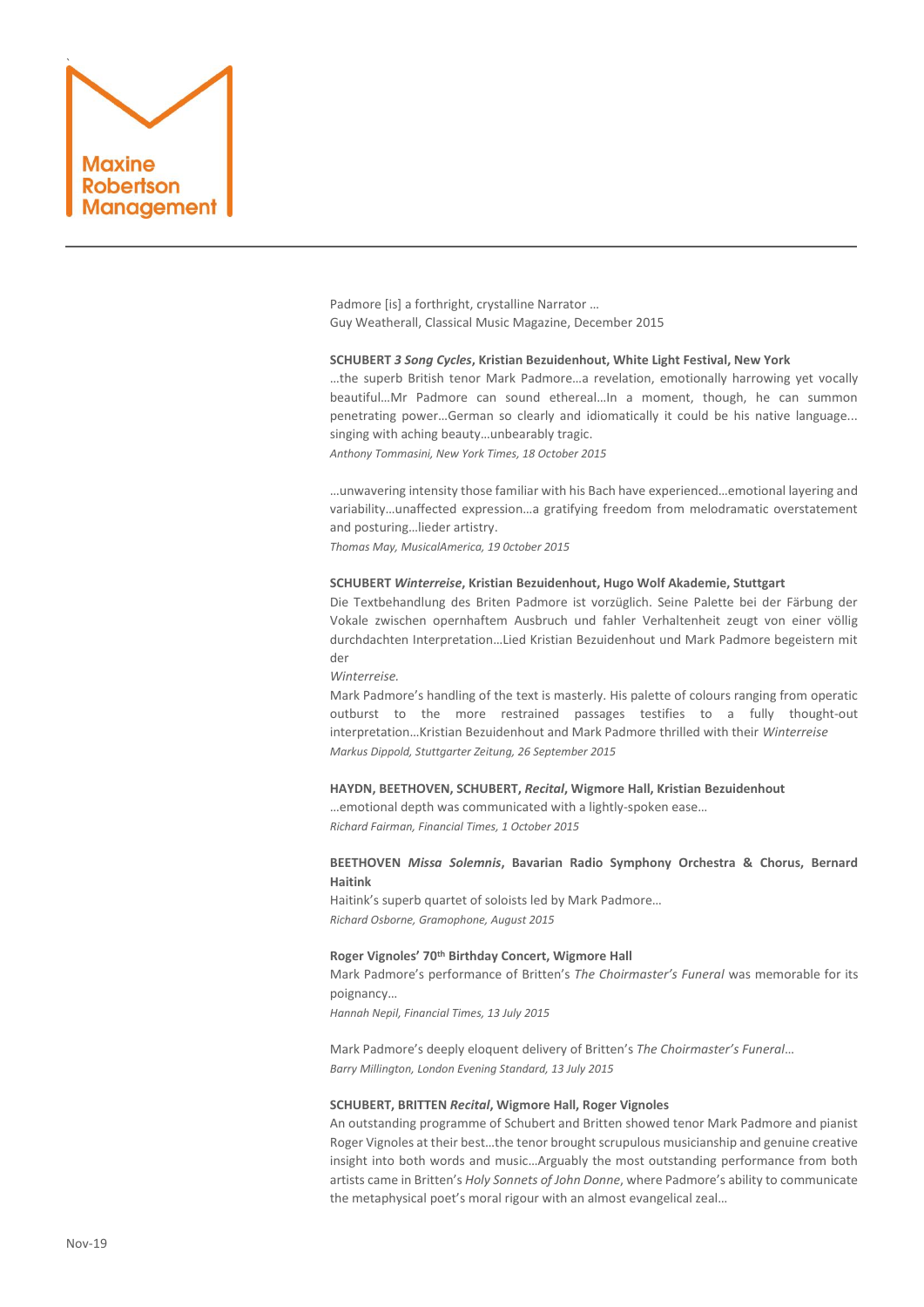

*George Hall, The Guardian, 18 June 2015*

# **BIRTWISTLE** *The Corridor, The Cure***, Linbury Theatre (Royal Opera House)** Mark Padmore and Elizabeth Atherton are in blazing form, every note wrenched from their body with piercing intensity. *Nick Kimberley, London Evening Standard, 22 June 2015*

…Atherton and Padmore were superb in both works, vocally faultless, dramatically intense and concentrated… *Andrew Clements, Opera, August 2015*

# **BIRTWISTLE** *The Corridor, The Cure* **(world première), Aldeburgh Festival**

All praise, however to the superb Mark Padmore (as Orpheus, Jason and Aeson)… *Rupert Christiansen, The Telegraph, 15 June 2015*

The brilliant tenor Mark Padmore tortures Orpheus and Jason with their own hubris, and its results. As Aeson, he's angry and ambivalent, wronged by a new birth but not quite averse to a new life.

*David Allen, New York Times, 16 June 2015*

…superb singers (Elizabeth Atherton and Mark Padmore… *Richard Morrison, The Times 15 June 2015*

…the two singers are exceptional…Mark Padmore is the self-obsessed Orpheus and has to work hard constantly switching roles…

*Andrew Clements, The Guardian, 15 June 2015*

# **BACH** *St Matthew Passion***, Orchestra of the Age of Enlightenment, Royal Festival Hall, London**

Padmore, as a superbly sentient Evangelist, directed through the sheer energy and timing of his recitatives.

*Hilary Finch, The Times, 7 April 2015*

# **BEETHOVEN, HAYDN, MOZART,** *Songs to the Distant Beloved***, Kristian Bezuidenhout, Harmonia Mundi recording**

Mark Padmore combines an acute intelligence with an unvarnished directness in all he sings…Padmore 'lives' all of these songs, noticing everything, exaggerating nothing…an eager and touching story-teller…a spectrum of colours ranging from tenderly floated head tones to declamatory fierceness…singing and playing are so compelling…

*Richard Wigmore, Gramophone, May 2015*

…he can sing with penetrating intensity…he's a riveting actor…This is eloquent lieder singing driven by astute and sensitive attention to the texts. *Anthony Tommasini, New York Times, 6 May 2015*

[This rewarding disc](http://store.harmoniamundi.com/an-die-ferne-geliebte.html#desc) – Two top performers…From urgent declamation to whispered despair [Padmore](http://www.markpadmore.com/) expresses all with directness, clarity and tonal variety…an engaging recital. *Fiona Maddocks, The Observer, 3 May 2015*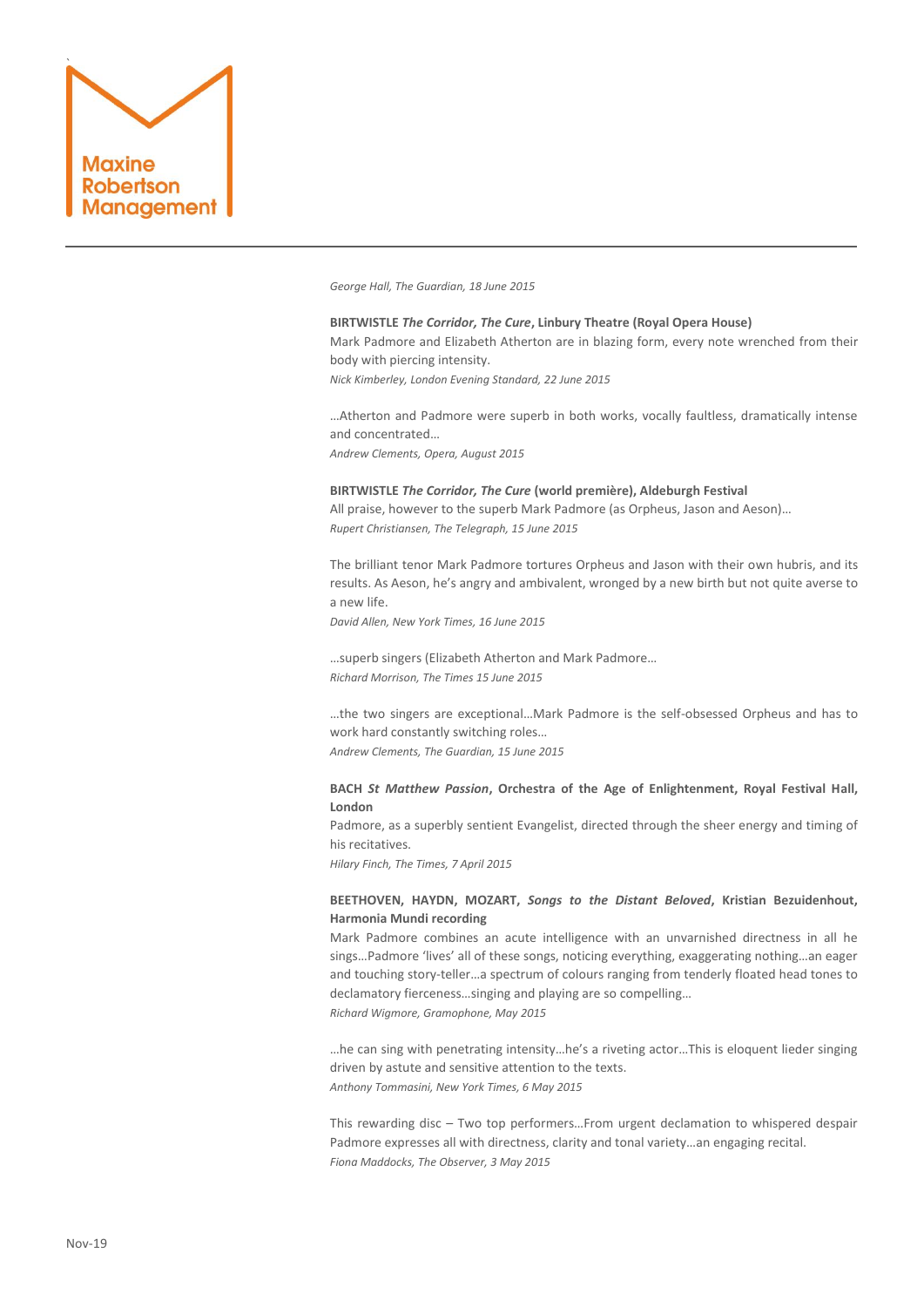

This is a highly refined recital by the ever-sensitive Mark Padmore…sweet, heady and youthful lucidity of tone…exquisite sensibility.

*Rupert Christiansen, The Telegraph, 4 April 2015*

### **BEETHOVEN, SCHUBERT, Wigmore Hall, András Schiff**

…the fortepiano gave Padmore more freedom…he always made words a priority and here he could sing at a level akin to speaking…(Adelaide) tone startling in its purity…Padmore's singing was deeply felt…

*Erica Jeal, The Guardian, 16 January 2015*

# **SCHUMANN** *Das Paradies und die Peri,* **London Symphony Orchestra, Sir Simon Rattle**

Mark Padmore's communicative way with words made him an excellent narrator… *John Allison, The Telegraph, 12 January 2015*

Mark Padmore was an equally ardent narrator. *Barry Millington, London Evening Standard, 12 January 2015*

Mark Padmore was a model of clarity as the narrator… *Andrew Clements, The Guardian, 12 January 2015*

# **New York Times: Best Classical Vocal Performances of 2014**

…the luminous tenor Mark Padmore...Mr. Padmore's Vere — wandering like a ghost through the world, recalling and re-enacting a tragedy  $-$  was like a cousin of his shellshocked Evangelist. Yet each role had its own flavor: Vere an unyielding military authority, his Evangelist visceral in the "John Passion" and more ethereal in the "Matthew." *Zachery Woolfe, New York Times, 11 December 2014*

# **BACH** *St John Passion***, Berlin Philharmonic Orchestra, Sir Simon Rattle, Peter Sellars, DVD**

…Mark Padmore whose Evangelist fearlessly interrogates as well as interprets the narrative… *Paul Riley, BBC Music Magazine, December 2014*

# **SCHUMANN, TIPPETT etc, Recital with Jonathan Biss, Maryland**

…the spell was often intoxicating...floated soft high notes in an otherworldly way, making the dreamy songs the high point. Padmore's diction was impeccable…(Tippett) the almost manic passages of this unusal work were thrilling…

*Charles T. Downey, The Washington Post, 12 October 2014*

…the steadfastly thoughtful British tenor Mark Padmore…from straight-tone to lush vibrato…from full-throated ringing to gliding falsetto, Padmore unleashed color after color…singing poised and polished…

*Matthew Guerrieri, The Boston Globe, 14 October 2014*

# **BACH** *St Matthew Passion***, (staged) Berlin Philharmonic Orchestra, Sir Simon Rattle, New York**

…searing, sublime performance…the superb tenor, Mark Padmore… *Anthony Tommasini, New York Times, 8 October 2014*

# **HAYDN** *Die Schöpfung***, Bavarian Radio Symphony Orchestra, Bernard Haitink**

…it features supreme soloists in Mark Padmore, Camilla Tilling and Hanno Müller-Brachman… *Geoffrey Norris, The Telegraph, 23, September 2014*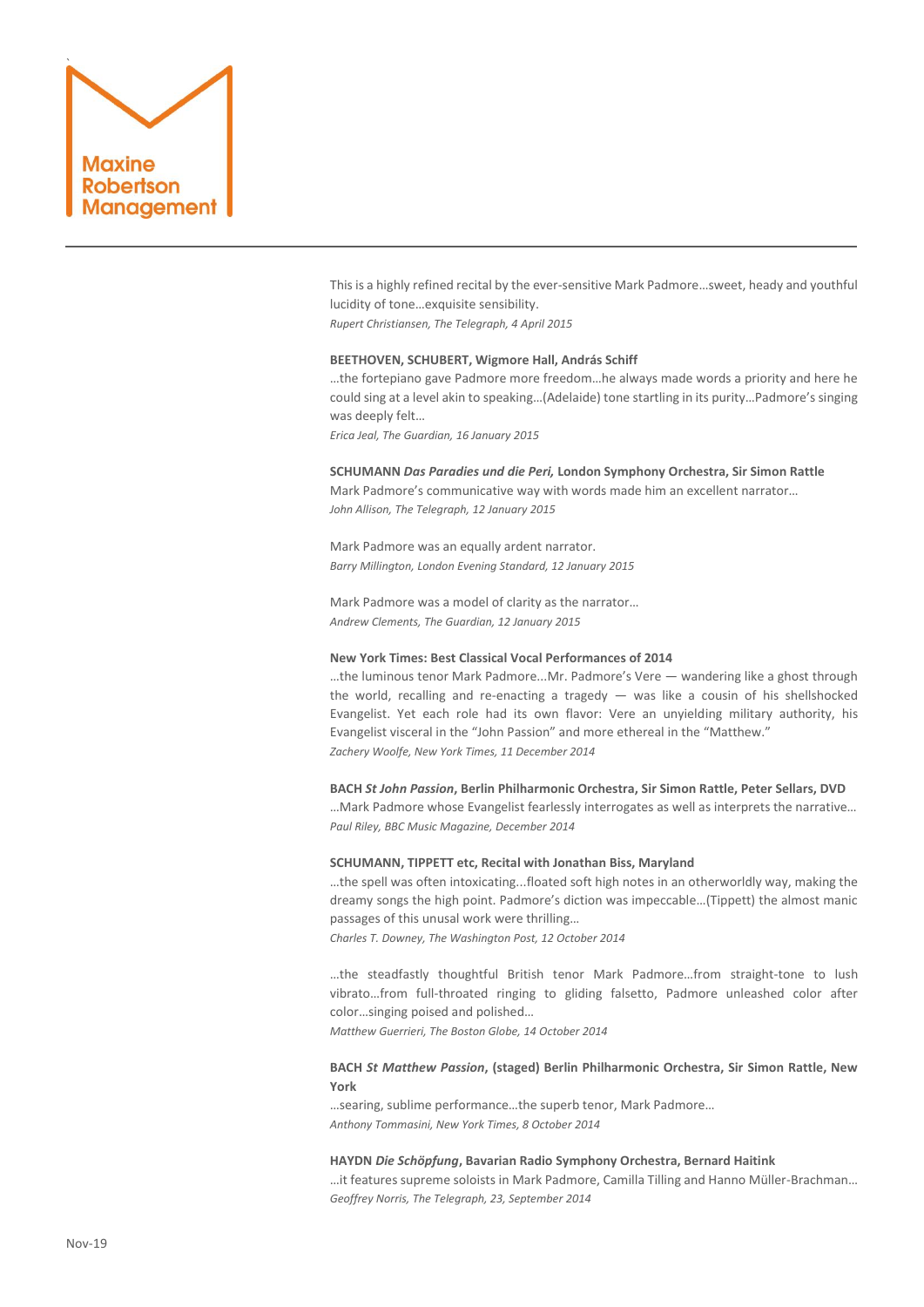

# **BACH** *St Matthew Passion***, (staged) Berlin Philharmonic Orchestra, Sir Simon Rattle, BBC Proms**

The heart of this Passion performance, though, is the role of the Evangelist, Matthew, sung, enacted, internalized and transformed by the remarkable British tenor Mark Padmore, in a performance of a lifetime.

*Mark Swed, Los Angeles Times, 8 September 2014*

The mesmerizing Mark Padmore… *Richard Morrison, The Times, 8 September 2014*

I remember the wonderful tenor Mark Padmore as Britten's Captain Vere in *Billy Budd,*  dropping the great lament that ends the opera into a fathomless pool of grief and loss. Padmore was back this season, on supreme form as the Evangelist…Again the closing hush overwhelmed us…

*Boyd Tonkin, The Independent, 12 September 2014*

Mark Padmore was the Evangelist…he declaimed the great recitative with superlative clarity and profound understanding.

*Rupert Christiansen, The Telegraph, 7 September 2014*

…his clarion diction never faltered. *Paul Driver, Sunday Times, 14 September 2014*

**TIPPETT, SCHUMANN, WATKINS** *Recital***, Cheltenham International Festival, Huw Watkins** In their masterly Pittville Pump Room recital, tenor Mark Padmore and pianist-composer Huw Watkins had listeners transfixed. *Rian Evans, The Guardian, 13 July 2014*

It began with *The Heart's Assurance* by Michael Tippett, which Padmore sang with a fullblooded fervour. In Schumann's *Dichterliebe*, he found a new vocal colour, full of yearning and occasional anger.

*Ivan Hewitt, The Telegraph, 14 July 2014*

…a song recital from tenor Mark Padmore and pianist Huw Watkins which will live long in the memory...(Schumann) such a subtle, psychological performance, the singer fearless in taking the high alternatives…

*Christopher Morley, Birmingham Post, 14 July 2014*

**BACH** *St John Passion***, (Staged) Berlin Philharmonic Orchestra, Sir Simon Rattle, Peter Sellars** The compelling humanity of the evening owes much to Mark Padmore's formidable performance as the Evangelist, a narrator driven by compassion, deeply involved in the action, comsumately communicative.

*Shirley Apthorp, Financial Times, 21 April 2014*

**HAYDN** *Harmoniemesse***, Collegium 90, Richard Hickox, Chandos recording** His soloists include the magnificent Mark Padmore… *Geraint Lewis, Gramophone. April 2014*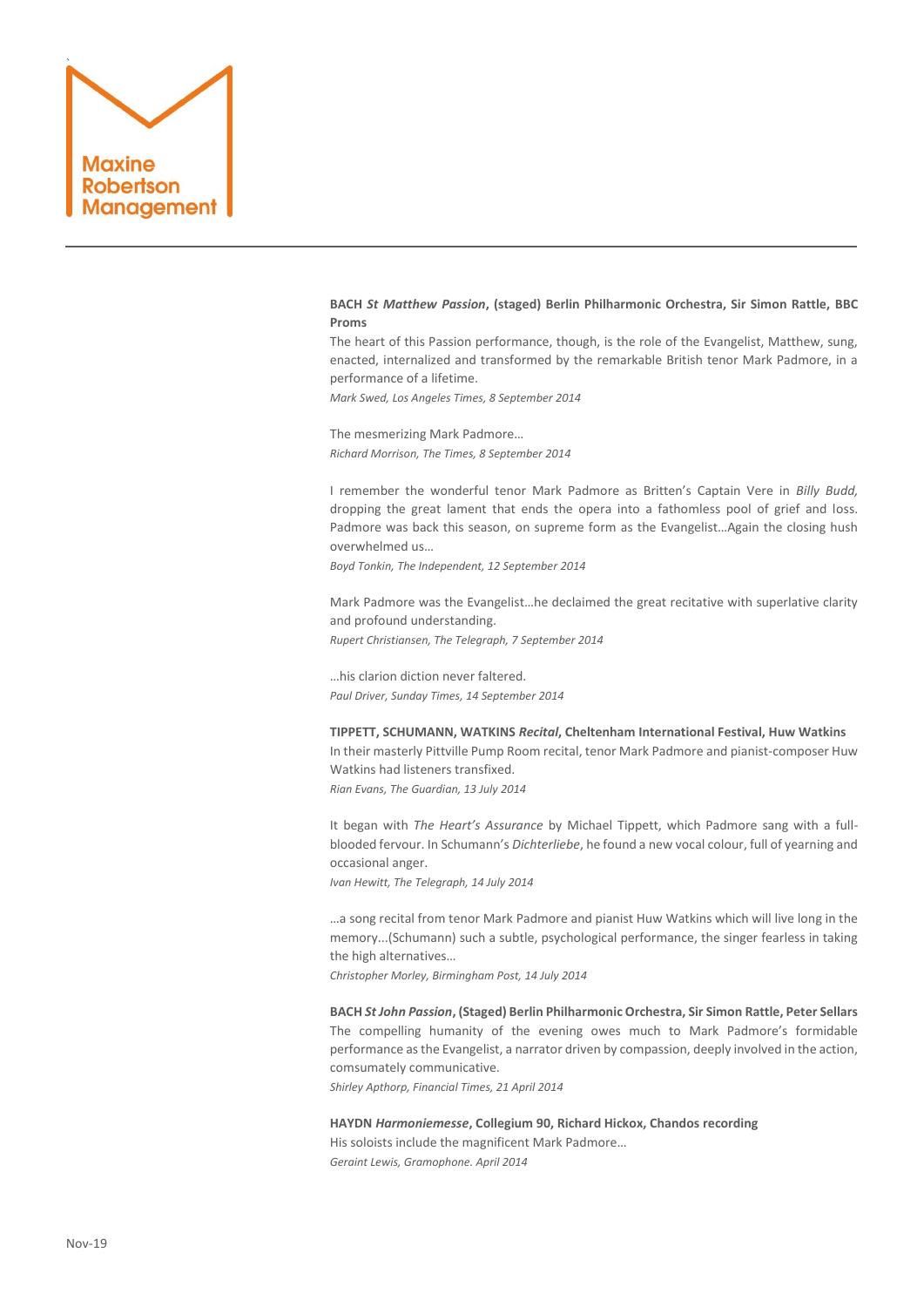

**THOMAS LARCHER** *A Padmore Cycle***, Thomas Larcher, Harmonia Mundi recording** ...a compelling and sensitive advocate...the songs make full use of Padmore's exceptional interpretive talents.

*\*\*\*\*\*Christopher Dingle, BBC Music Magazine, June 2014*

…beautifully tailored to the colour, clarity and expressive strengths of Padmore's voice… *Andrew Clements, The Guardian, 16 May 2014*

My main interest in this new disc of works by the Austrian composer and pianist Thomas Larcher was *A Padmore Cycle* (2010-11), which he wrote for the elegant and eloquent tenor Mark Padmore. It is a haunting, enigmatic work, with a taste for gnomic melodies, as are the other tracks, for piano.

*Zachary Woolfe, The New York Times, 18 March 2014*

### **BRITTEN Billy Budd, Glyndebourne Festival Opera, BAM, New York**

Mark Padmore, the Vere of this production, gives one of the most memorable performances I have seen in opera...the ovation was especially ardent for Mr Padmore. Something remarkable had happened…penetrating depth…Every singer who performs in English could learn from Mr Padmore's artistry.

*Anthony Tommasini, The New York Times, 9 February 2014*

Mark Padmore, singing with a straight-toned, penetrating tenor, grippingly conveyed Captain Vere's inner struggle.

*George Loomis, Opera, April 2014*

### **TIPPETT** *Boyhood's End; The Heart's Assurance***, James Bailleau, Wigmore Hall**

The Purcellian melismas and awestruck gasp at the "immense shining void" of the sky suit Mark Padmore's lean, grave voice…Padmore's authoritative, implacable singing… *Anna Picard, The Times, 5 December 2013*

Padmore sang both with his usual fastidious, studied seriousness…absorbing to hear all this music live again.

*Andrew Clement, The Guardian, 4 December 2013*

(Boyhood's End) Mark Padmore and pianist James Baillieu revealed it as a stroke of genius. They gave it a reverent stillness…a sensitive response to a text… *Ivan Hewitt, The Telegraph, 6 December 2013*

# **SCHUMANN** *Four Songs on Hans Christian Anderson***, Imogen Cooper, Saffron Hall opening concert**

…the passion of Padmore's tenor and the emotional cardiograph of Cooper's fingers riveted… *Hilary Finch, The Times, 2 December 2013*

# **BRITTEN** *Canticles***, Marcus Farnsworth, Iestyn Davies, Julius Drake, Wigmore Hall Live recording**

...Padmore, with his brighter, more lyrical timbre, makes just as much of the texts as did their first interpreter. His voice blends perfectly with Davies's... *Hugh Canning, The Sunday Times, 10 November 2013*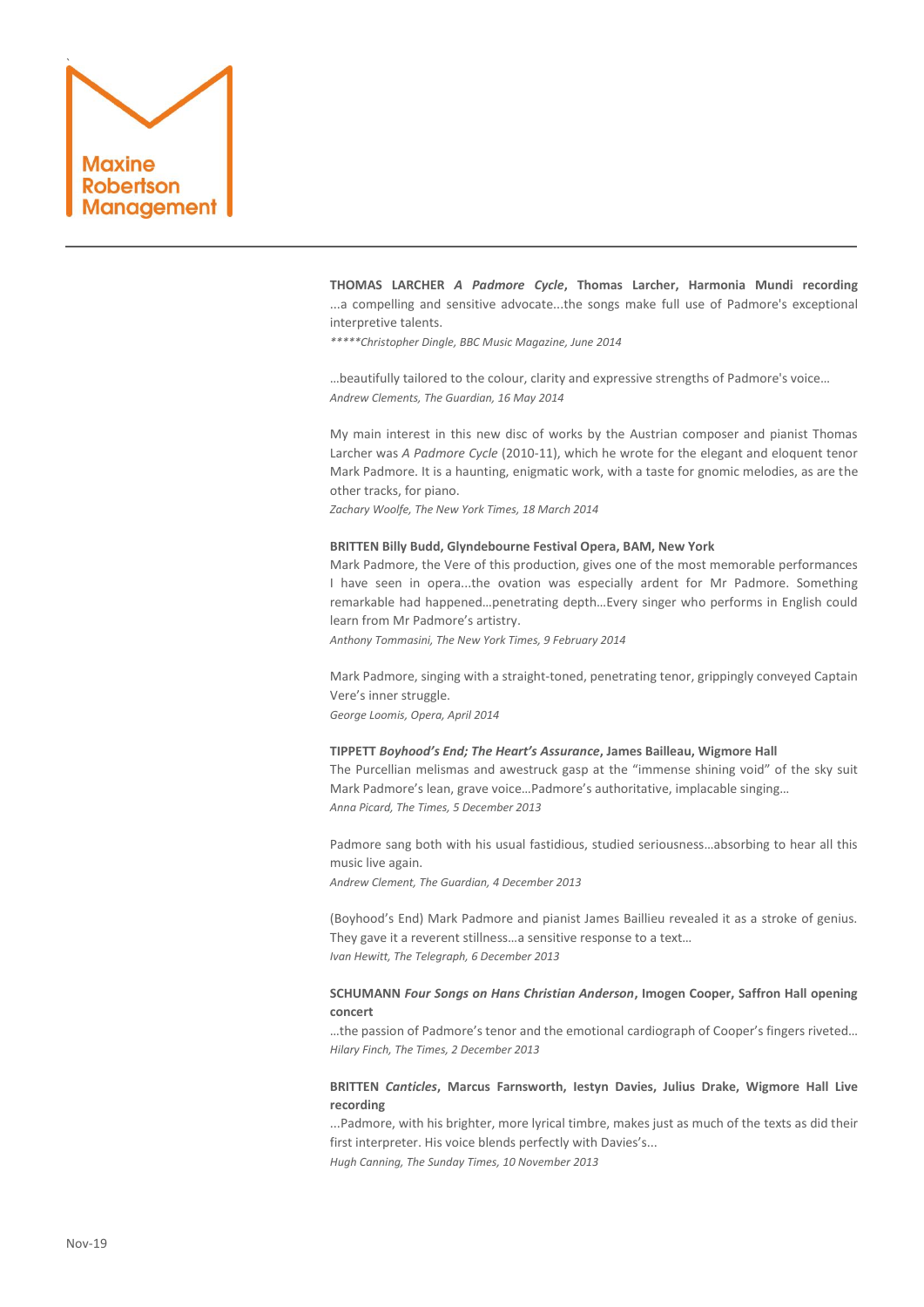

...this welcome new release...*The Death of Narcissus* passionately sung by here by Padmore...Padmore's enjoyment of the poet's words...the Edith Sitwell setting is in the most eloquent register of this tenor...one of the finest performances of this consistently pleasing recording.

*Hilary Finch, BBC Music Magazine, January 2014*

...Mark Padmore's vivid Abraham...He makes a lovely, mellifluous job of *My Beloved is Mine* and brings all his usual verbal sensitivity to Eliot's poetically cryptic text for *The Death of Saint Narcissus...*the three singers perfectly matched... *Richard Fairman, Gramophone, January 2014*

**VAUGHAN WILLIAMS** *On Wenlock Edge***,** *10 Blake Songs,* **WARLOCK** *The Curlew,* **Jonathan Dove** *The End***, (World première recording), Britten Sinfonia, Harmonia Mundi recording** Tenor Mark Padmore is an interpreter who illuminates mainstream repertoire especially through his probing treatment of text…(The End) the lightness and imaginative implications in Padmore's timbre…(The Curlew) a rich, penetrating performance…(Blake Songs) find Padmore in ideal territory…In the three songs without any accompaniment at all, Padmore makes stunning use of his inventive phrasing…

*David J. Baker, Opera News, July 2014*

…Mark Padmore's tenor caught on prime form. Such pleasing timbre, such luminous diction, such sensitivity to word and phrase, such restraint but also strength...I do not think the latest version and can be be bettered. *Piers Burton-Page, International Record Review, November 2013*

...Padmore's expressive strength, combined with his superb diction...Padmore the incisive or seductive narrator, digging into the words. I've never heard these radically economical settings come across so convincingly...while Padmore shows his usual skill in teasing out meanings, his strong sense of pitch helps too...I shall be coming back to this. *Stephen Johnson, BBC Music magazine, November 2013*

This is a reflective, beautifully delivered recital of English song...well suited to this tenor's mellifluously lyrical, emotionally intense music-making. *Stephen Pettitt, The Sunday Times, 29 September 2013*

### **BRITTEN** *Billy Budd***, Glyndebourne Festival Opera, Sir Andrew Davis, BBC Proms**

...only cheers for...Mark Padmore's intense, conflicted Vere. As he walked silently off the stage at the end, no one dared applaud, the audience held in thrall. *Hugh Canning, Sunday Times, 1 September 2013*

Mark Padmore, singing with passion and clarity, was magnificent. *Nick Kimberley, London Evening Standard, 28 August 2013*

It was Mark Padmore's Vere who delivered the emotional payoff, however...a man, but one tormented...

*Neil Fisher, The Times, 29 August 2013*

# **BRITTEN** *Billy Budd***, Glyndebourne Festival Opera, Sir Andrew Davis**

Mark Padmore, singing his first Captain Vere, was superb in the Prologue and Epilogue, and showed authority in his irritated exchanges with Brindley Sherratt's Claggart...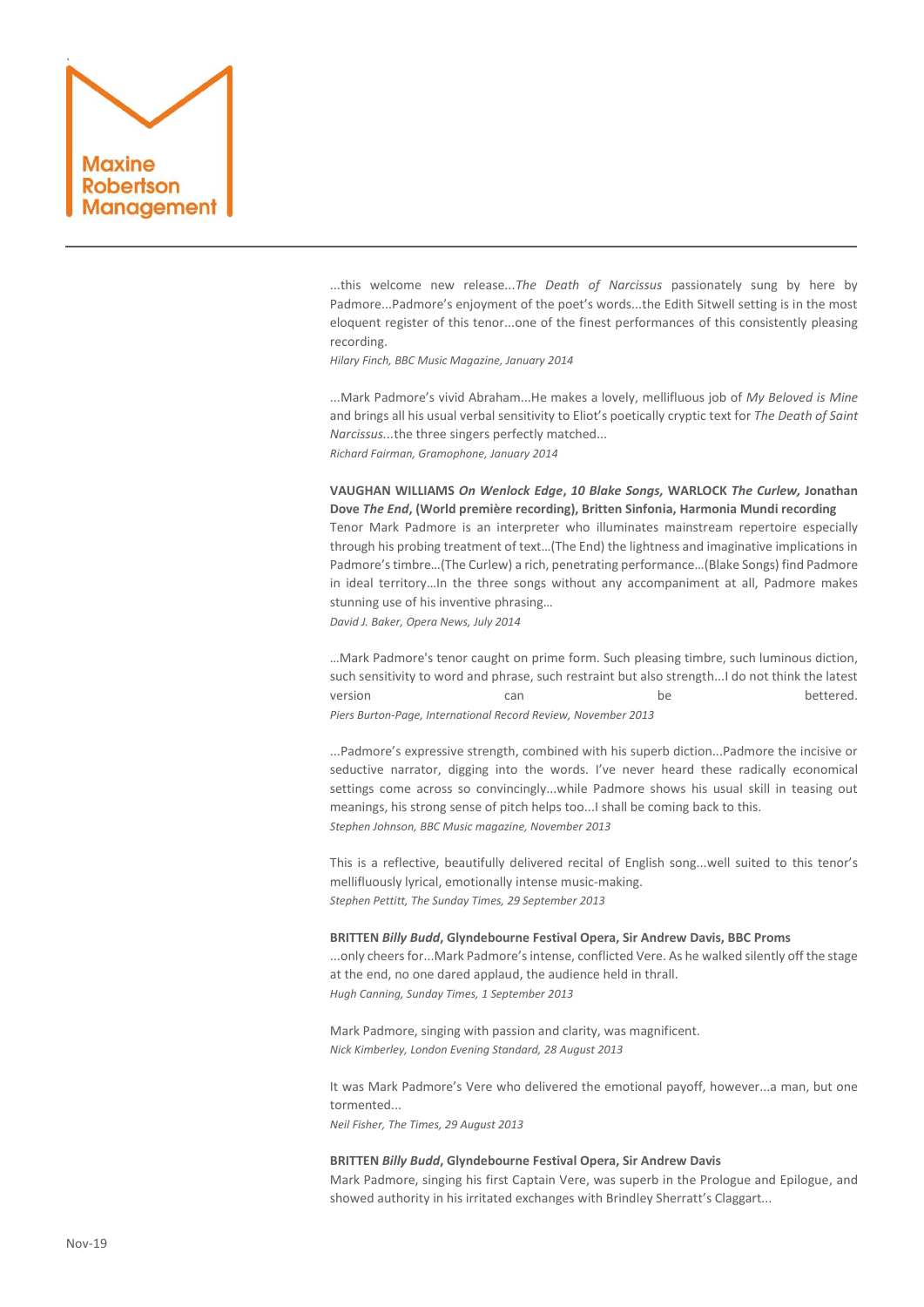

*Christopher Webber, Opera, October 2013*

Padmore, as expected, is fully at home with Britten's vocal lines, whether decorative or leaping. The pain of the bookish Vere, dragged into a moral quagmire, haunted by a guilty conscience, is also a perfect fit. *Geoff Brown, The Times, 14 August 2013*

The central characters are peerlessly played...Mark Padmore sings Vere with a burning, tortured intensity.

*Michael Church, The Independent, 12 August 2013*

Michael Grandage's brilliantly acute production...now reinvigorated by Mark Padmore as the conflicted Captain Vere.

*Neil Fisher, The Times, 17 August 2013*

...his musicality is faultless and his rendering of the textual nuances crystalline: what a feeling artist he is.

*Rupert Christiansen, The Telegraph, 11 August 2013*

Mark Padmore is highly charged as a Captain Vere who makes every word tell and is determined to be more than merely a passive observer of events. *Richard Fairman, Financial Times, 12 August 2013*

**BACH** *St Matthew Passion***, Royal Concertgebouw Orchestra, Iván Fischer, ArtHaus DVD** Mark Padmore gives us another profoundly inhabited Evangelist, with not a moment wasted; it's a suitably austere reading at times, with clarity of annunciation given priority over extended tonal coloration.

*Richard Fairman, The Gramophone, July 2013*

The solo voices are dominated by Padmore's Evangelist and Peter Harvey's Christus ...both are on excellent form.

*Nigel Simeone, International Record Review, July/August 2013*

**BIRTWISTLE** *Songs from the Same Earth***, World Première, BRITTEN** *Sechs Hölderlin-Fragmente***, SCHUMANN** *Dichterliebe,* **Andrew West, Aldeburgh Festival**

Mark Padmore found luminous shades of grey in his eloquent tenor voice...

*Hilary Finch, The Times, 18 June 2013*

Mark Padmore and Andrew West judged the *Dichterliebe* to perfection...Padmore was fully alive to the subtleties of Schumann's word-painting...Padmore and West in particular worked wonders with Britten's *Sokrates und Alcibiades*...(Birtwistle)Well served by Padmore and West.

*Guy Damman, The Guardian, 14 June 2013*

### **ALEC ROTH** *Sometime I Sing***, Morgan Szymanski (guitar), Signum Classics recording**

Specially composed for Mark Padmore and Morgan Szymanski...Mark Padmore's flexible voice, with its high register being exploited to particularly fruitful effect is the ideal vehicle for this repertoire...clear enunciation...relishing the sound of the words...his agility. *Geoffrey Norris, Gramophone, September 2013*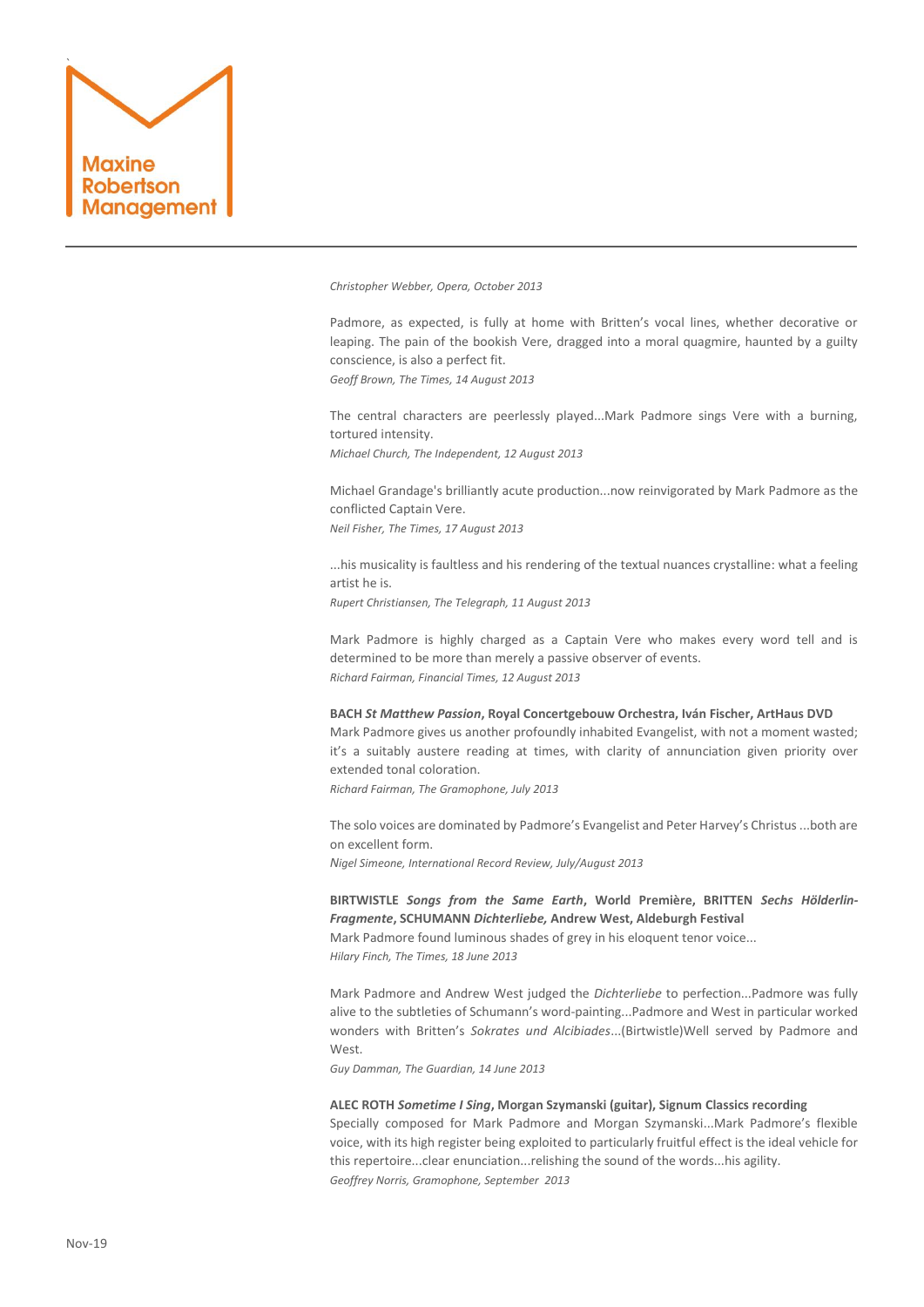

Padmore's high, clear tone brings due courtly refinement... *Andy Gill, The Independent, 14 June 2013*

### **BRITTEN, SCHUBERT, Graham Johnson, Oxford Lieder**

One brief word on the recital given last week by Mark Padmore and pianist Graham Johnson in Oxford. As an encore they performed Schubert's *Die Taubenpost*...Padmore and his pianist, on this occasion, turned it into a thing of rapture.

*Fiona Maddocks, The Observer, 21 April 2013*

# **BEETHOVEN, BRITTEN, SCHUBERT, Recital, Julius Drake, Berlin**

Was dieses sprachlich so agile piano vermitteln kann, zeigt Padmore in einem frei zusammenge-stellten Zyklus von fünf Schubert-Liedern, kulminierend in der nächtlichen Heimlichkeit von *Des Fischers Liebesglück*, Padmore erzählt diese Geschichte nicht als innerliches Drama, in dem die Worte auf der Bühne agieren, sondern schafft aus der Melodie und die Lauten eine magische Klang-landschaft, in der man sich verlieren will wie die Liebenden auf dem bestirnten See.

What this expressive *piano* can convey, Padmore demonstrates in a freely chosen cycle of five Schubert lieder, culminating in the nocturnal secrecy of *Des Fischers Liebesglück.* Padmore does not tell this story as an inner drama with the words acted on the stage, but creates out of the music and sounds, a magical landscape in which one wants to lose oneself like the lovers on the star-lit lake.

*Peter Uehling, Berliner Zeitung, 7 December 2012*

### **BRITTEN** *Canticles***, Iestyn Davies, Marcus Farnsworth, Julius Drake, Wigmore Hall**

Mark Padmore...in authoritative voice. The evening became a masterclass in producing expressively direct and unaffected Britten, with Padmore teasing new meaning out of the texts...Padmore was joined in the theatrical *Abraham and Isaac* by the countertenor [Iestyn](http://www.iestyndavies.com/)  [Davies..](http://www.iestyndavies.com/).they vibrantly articulated the deeper drama that exists in the words and music. They combined in luxury casting with baritone [Marcus Farnsworth](http://marcusfarnsworth.com/) for a suitably restrained treatment of the enigmatic *Journey of the Magi.*

*Martin Kettle, The Guardian, 3 December 2012*

Mark Padmore's searingly intense tenor was the linchpin, but he blended easily with the counter-tenor Iestyn Davies in *Abraham and Isaac*, and with both Davies and the baritone Marcus Farnsworth in the epiphany canticle *Journey of the Magi...*Padmore's rapt intoning of the closing lines...The rest of the Britten centenary celebrations will have to be very good indeed to surpass this.

*Hugh Canning, The Sunday Times, 9 December 2012*

# **BRITTEN** *War Requiem,* **CBSO & Chorus, Andris Nelsons, Arthaus Musik, (DVD & Blu-ray)**

...a performance that is both finely nuanced and grippingly moving. Soloists, especially Padmore and Muller-Brachmann, make the strongest impression...superb... EDITOR'S CHOICE

*Guy Weatherall, Classical Music, 3 November 2012*

Mark Padmore is marvellously eloquent with Owen's poetry.. *Richard Fairman, Gramophone, February 2013*

**BEETHOVEN** *An Die Ferne Geliebte***, Wigmore Hall, Jonathan Biss** Padmore sang the cycle impeccably...his rapt devotional air...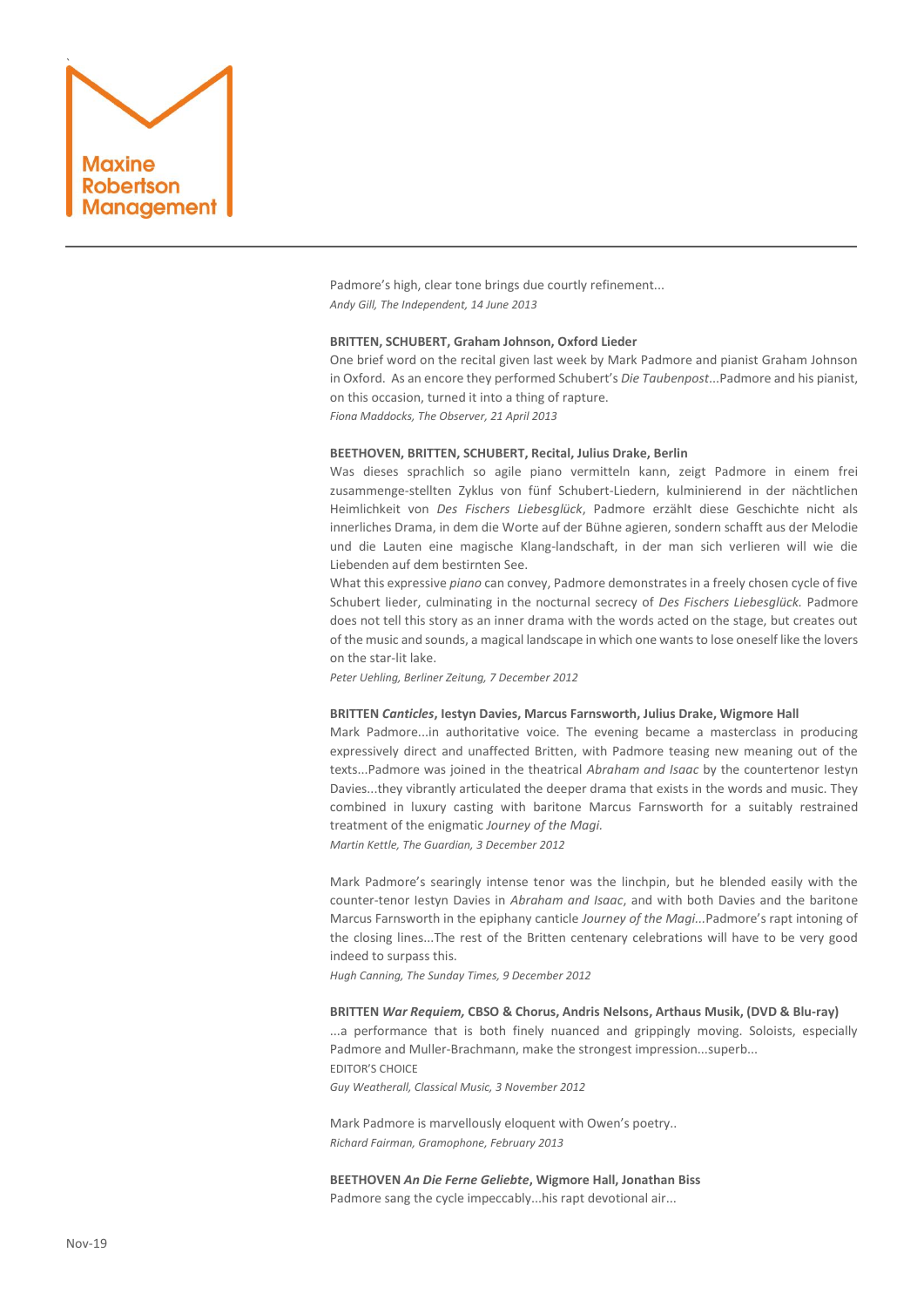

*Andrew Clements, The Guardian, 22 October 2012*

# **SCHUMANN,SCHUBERT, BERG** *Schumann under the influence,* **Herbst Theatre, San Francisco, with Jonathan Biss**

Something extraordinary happened in Herbst Theatre on Saturday Night. In the second of two programs devoted to Robert Schumann and his musical heritage, British tenor Mark Padmore and American pianist Jonathan Biss fused words and music in a supreme partnership that conveyed emotions with transcendent, eye-opening profundity...an intense evening in which the combination of probing intellect and musical magnificence so clearly conveyed the crying heart that sings throughout the Schumann cycle.

*Jason Victor Serinus, San Francisco Classical Voice, 9 October 2012*

...both Padmore and Biss brought crystal clarity to their respective parts, deftly capturing the channeling of Heine's poetic voice through Schumann's musical voice. *Stephen Smoliar, The Examiner, 7 October 2012*

...among the highlights of the young fall season, featuring sometimes extraordinary musical execution as well as an intriguingly philosophical take on familiar repertoire. *Joshua Kosman, San Francisco Chronicle, 10 0ctober 2012*

# **JANACEK, BRITTEN,** *Liederabend***, Oper Stuttgart, with Christianne Stotijn & Julius Drake**

In Benjamin Brittens '*Canticle ll: Abraham und Isaac'* brachte der britische tenor Mark Padmore seine starke, glasklare Höhe ins Spiel. Er verlieh Abraham wahrhaft tragische Grösse...Selten zu hören ist hierzulande auch das '*Tagebuch eines Verschollenen'* von Leos Janacek...gelang Padmore in tschechischer Sprache ein subtiles Porträt dieses hin-und hergerissenen Menschen. Bis an die Grenzen ging Padmore bei der emotionalen Scharfzeichnung dieses Mannes...

In Britten's '*Canticle ll: Abraham and Isaac'* the british tenor Mark Padmore brought into play his strong, crystal-clear high register. He inhabited Abraham's tragic role...One seldom hears Janacek's '*Diary of One who Disappeared'*...Padmore succeeded in Czech, to give a subtle portrait of this torn human being. He went to the limits with his emotional portrait. *Verena Grosskreutz, Stuttgarter Nachrichten, 26 July 2012*

# **BEETHOVEN** *An die ferne Geliebte***, SCHUBERT** *Schwanengesang***, Garsington Manor, Simon Lepper.**

To his many achievements, Mark Padmore can now add that of being the last professional artist to perform at Garsington Manor...This was an exciting, moving and compelling journey through some of the best song cycles in the lieder repertoire, delivered with passion, energy and conviction. Padmore's rich, fluid tenor is ideally suited to this repertoire and his emotional engagement brings the songs vivdly to life.

*Nicola Lisle, The Oxford Times, 19 July 2012*

# **BEETHOVEN** *An die ferne Geliebte***, SCHUBERT** *Schwanengesang***, Salisbury Festival, Paul Lewis.**

(*An die ferne Geliebte*) With the lightest touch – a pause here, a splash of unusual colour there – they brought the sentiments to life. There's a moment in the song *Abentlied* where the words tell of the soul's desire to float free of its mortal frame. Padmore gave the words an almost bodiless yearning quality. (*Schwanengesang*)...there's an emotional nakedness about his singing which made his performance of these dark, strange songs really strike home...in *Kriegers Ahnung* the two performers found a strange, haunted tone which caught the oddity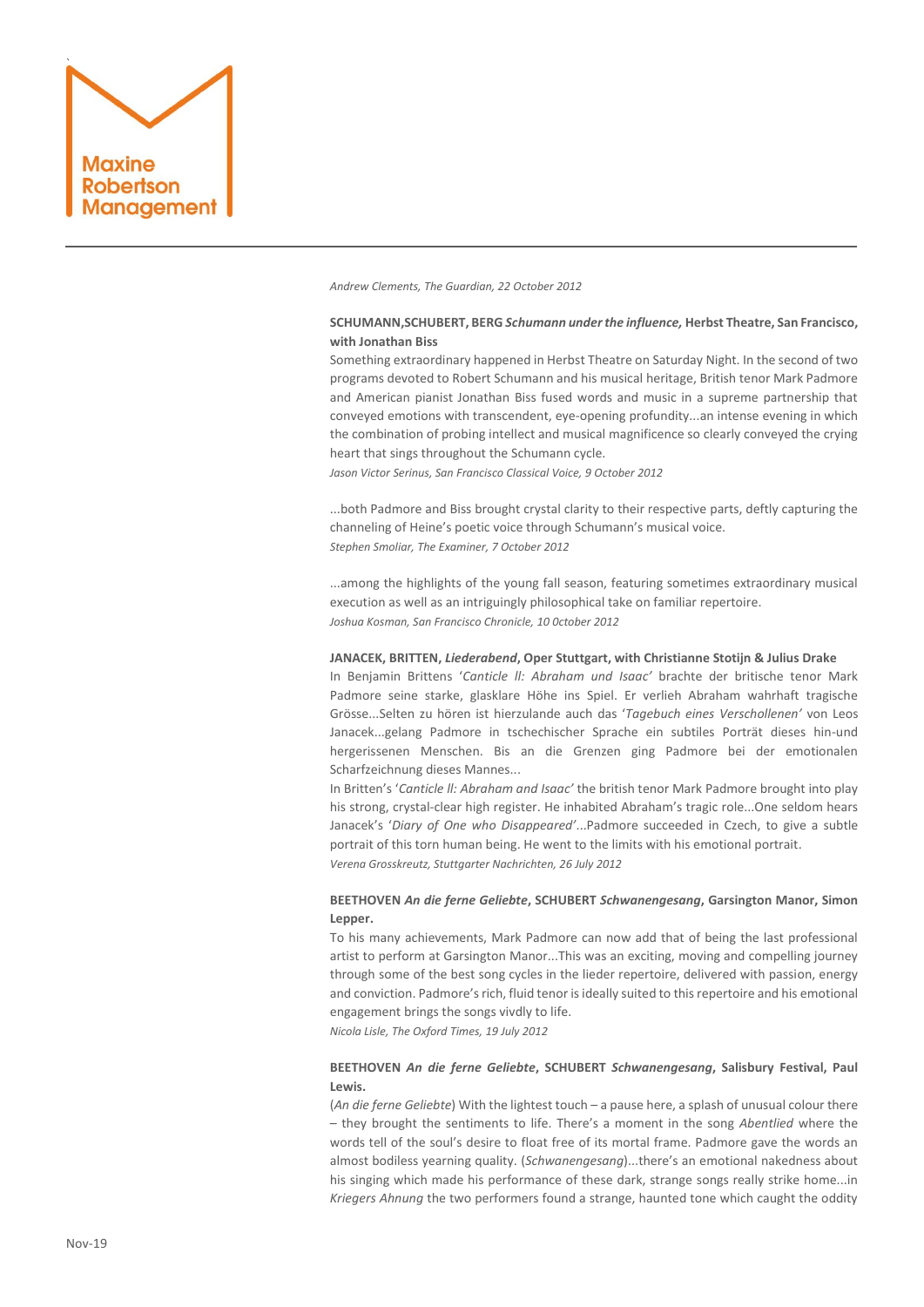

of the sentiments...*Die Taubenpost* can feel like an anticlimax, unless the performers make its ingenious simplicity seem touching – which is exactly what they did. *Ivan Hewitt, The Telegraph, 18 June 2012*

### **BRITTEN** *War Requiem***, CBSO, Andris Nelsons, Coventry Cathedral**

As the work ended, an unearthly silence fell. Tenor and baritone, who sing the lines of two enemy soldiers before uniting in the tender "Let us sleep now..." looked drained. Padmore sang with visionary intensity. *Fiona Maddocks, The Observer, 3 June 2012*

I have rarely heard the fiendish ascent at the end of the *Agnus Dei* sung more sweetly or securely than Padmore managed here. *Richard Morrison, The Times, 1 June 2012*

Mark Padmore at his best. *Andrew Clements, The Guardian, 31 May 2012*

...tenor Mark Padmore and baritone Hanno Müller-Brachmann, English and German soloists as at the premiere, brought Wilfred Owen's wartime poetry vividly to life. *Richard Fairman, The Financial Times, 2 June 2012*

# **BACH** *St Matthew Passion***, Berlin Philharmonic Orchestra, Sir Simon Rattle, Peter Sellars. DVD**

### **(BBC MUSIC MAGAZINE – DVD AWARD – 2013)**

Mr Padmore is one of the major Evangelists of our time, and he is heartbreakingly eloquent here, less a biblical narrator than a guide through a dark night of the soul. *Zachary Woolfe, New York Times, 8 June 2012*

...Mark Padmore as a wonderful Evangelist... *Richard Morrison, The Times, 14 April 2012*

...the penetrating dramatic intensity he marshalls. I cannot imagine how Padmore managed to sing his last words of Part 1 so delicately while lying stretched on the coffin-size box. Even if he were mute, his eyes, sad and piercing, could convey most of the story. *David Weininger, The Boston Globe, 6 May 2012*

# **BRITTEN Seren***ade for Tenor, Horn & Strings***,** *Nocturne***; FINZI** *Dies Natalis***, Britten Sinfonia, Harmonia Mundi recording**

...a fine recording...Padmore sings the *Nocturne* so expertly that he takes the focus off himself and keeps it on the music. He brings an enraptured, intoxicated quality to the solo line...Padmore has an ingratiating, natural presence...plenty of power for the Tennyson *Nocturne* in the *Serenade*...

*William R Braun, Opera News, October 2012*

(*Serenade*)...Mr Padmore's mesmerizing singing, though in the Pears mold, has penetrating intensity...elegant and alluring. (*Nocturne*) Mr Padmore again gives an arresting performance distinguished by finespun phrases and vivid delivery of the texts. This beautiful recording... *Anthony Tommasini, The New York Times, 6 July 2012*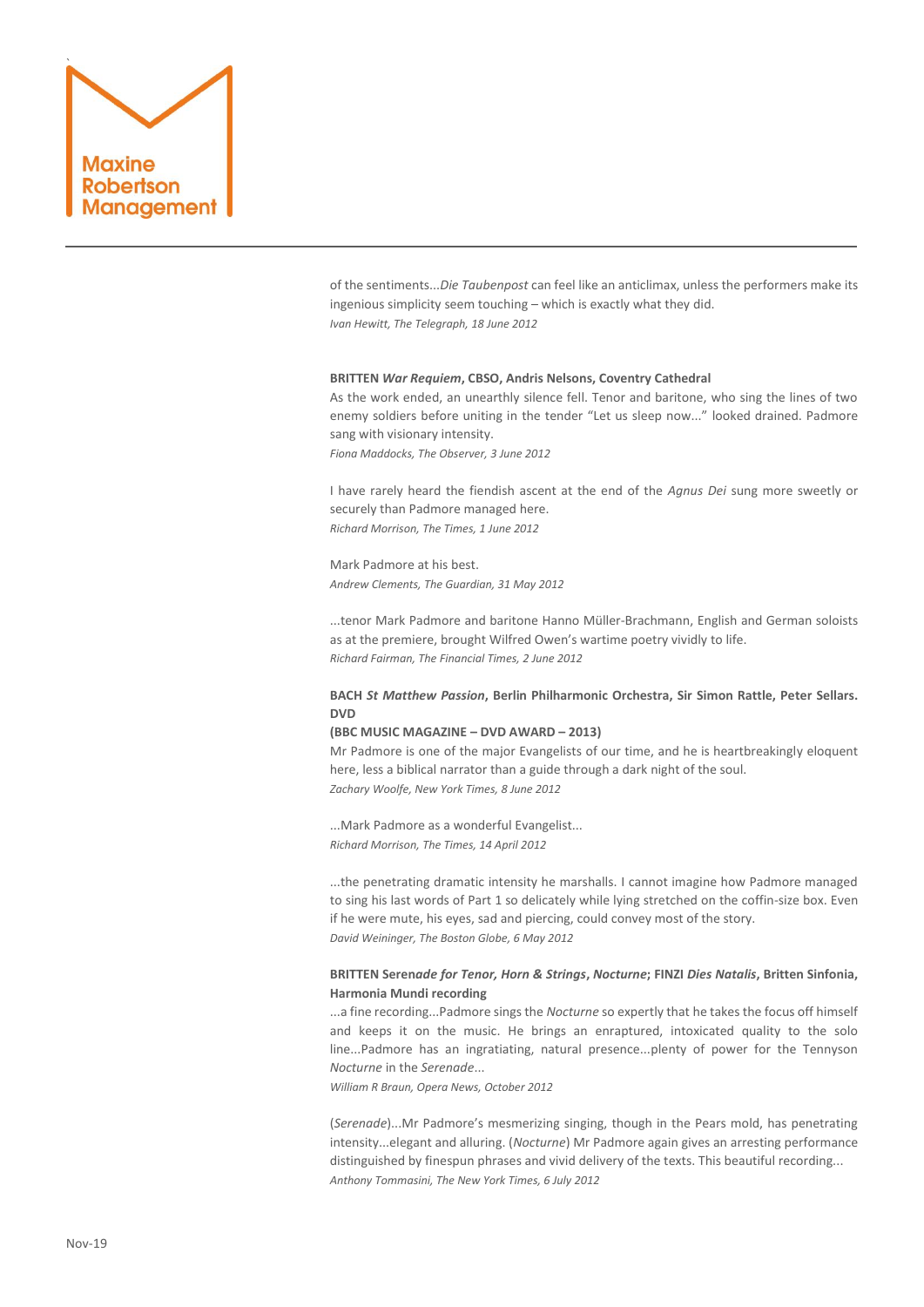# ` Maxine bertson Management

These performances of the *Serenade for Tenor Horn & Strings* and the *Nocturne* are of the utmost sensitivity...*On a poet's lips I slept*, sings Padmore at the start of the *Nocturne*, and that is just how it seems in these intimate and poetic performances...the sense of the poems comes across with extra immediacy, as if Padmore has read the texts many times over before fitting them to the music. There is much beauty here...*Dies Natalis*, to which he brings the same rapt concentration and verbal detail...Highly recommended. *Richard Fairman, Gramophone, June 2012*

Great performances of great music are always welcome; and the beauty especially of the disc by Mark Padmore...is so tender and piercing that you really so seem to be listening to these song cycles anew...a conversational ease when singing pianissimo...These are intensely sensitive and poetic readings...

*\*\*\*\*\*Geoff Brown, The Times, 4 May 2012*

Padmore is gifted with exceptional intelligence in thinking his way into a poem...is sensitive to the wide-ranging demands of the poetry...Padmore has a sure touch in making Finzi's impassioned melodic lines sound both beautiful and as easy as conversation...These are beautiful and perceptive performances, rewardingly matching poetic insight to musical understanding.

*John Warrack, International Record Review, April 2012*

In *Dies Natalis*...it's a wonderfully muscular performance, beautifully judged and shaded. *Andrew Clements, The Guardian, 3 May 2012*

### **BRITTEN** *War Requiem***, Philharmonia, Lorin Maazel, Festival Hall, London**

What lifted the performance to a special level, however, was the singing of Mark Padmore and Matthias Goerne...Padmore was outstanding, the clarity and authority of his singing revealed in every contribution, nowhere more so than in the way he caressed the word 'gently' at the start of Owen's *Futility;* or in the tender weight he brought to the most exposed tenor moment in the whole piece, the supercharged rising phrase of *Dona Nobis Pacem*... *Martin Kettle, The Guardian, 27 March 2012* 

For Padmore, no praise could be too high. The piercing beauty of "But they who love the greater love", soaring eloquently to the final "Dona Nobis Pacem" was unforgettable. *Barry Millington, London Evening Standard, 26 March 2012*

Impossible, too, not to hear the anguish in Mark Padmore's tenor. Stuttering rifles, the guns' monstrous anger; Owen's words came vividly to life... *Geoff Brown, The Times, 27 March 2012*

**BRITTEN** *Serenade for Tenor, Horn and Strings***, etc., Basel Chamber Orchestra, Wigmore Hall** Padmore's lean yet forceful voice cut a swath through Britten's challenging writing, maintaining tension in the high-wire act of the creepy *Dirge* and applying an ethereal sensuousness to the uneasy insomnia of the final Keats' sonnet...Padmore's other solo turn consisted of three of Purcell's devotional songs in arrangements by the contemporary Swiss composer Lukas Langlotz...the tenor voiced them impeccably. *George Hall, The Guardian, 19 January 2012*

**Focus on THOMAS LARCHER, Wigmore Hall, London, Thomas Larcher, composer/piano**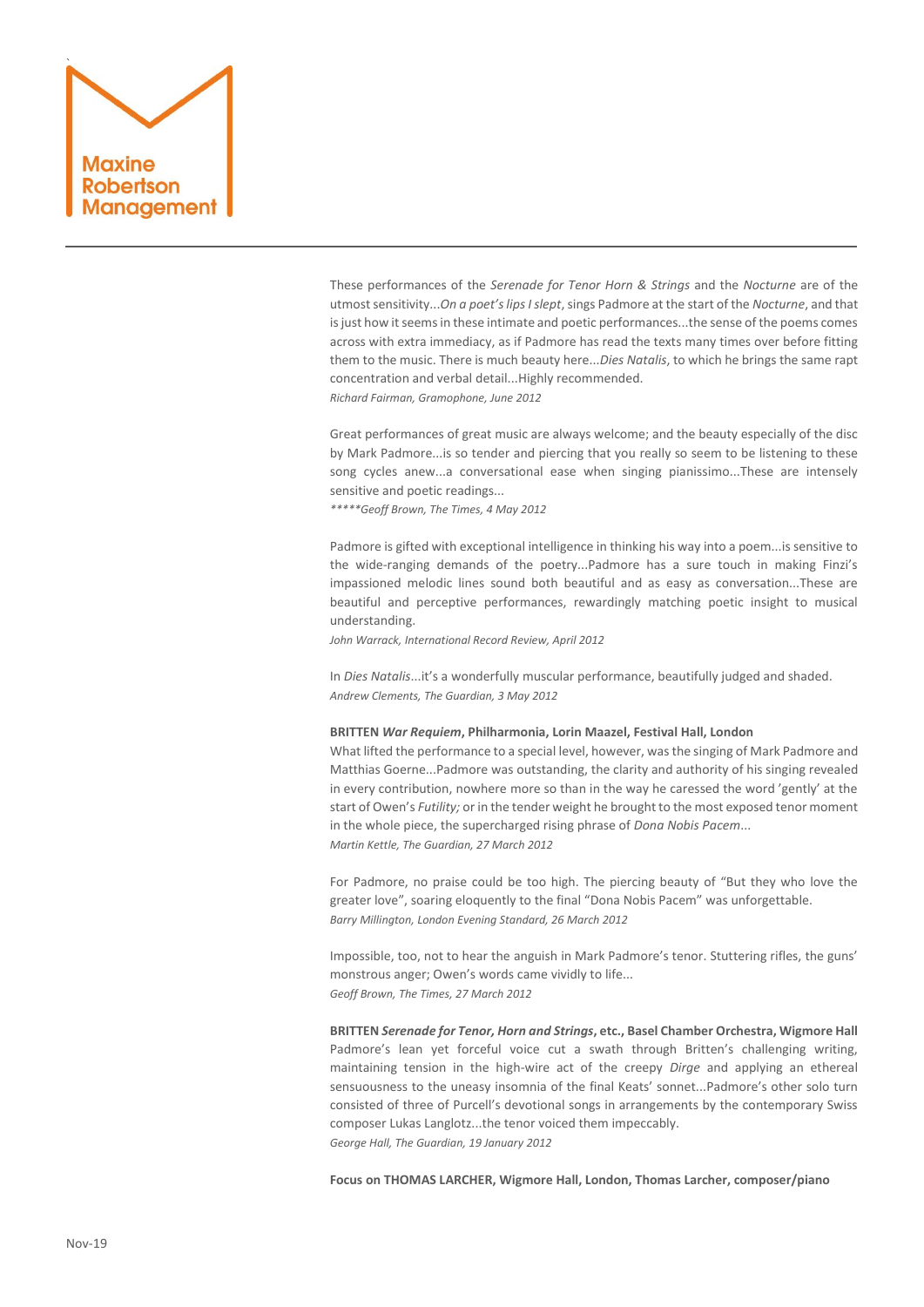

..*.A Padmore Cycle*, a set of 11 short songs written for, and with, Mark Padmore. The pair performed the latter to great effect. The settings are powerfully expressive... *Guy Dammann, The Guardian, 15 November 2011*

### **SCHUBERT** *Schwanengesang***, Paul Lewis, Harmonia Mundi recording**

Padmore's silvery, keen-edged tenor, grace of phrase and sensitivity to mood and verbal nuance are ideal here...Padmore and Lewis rise magnificently to the challenge of the darker Rellstab songs and the visionary Heine settings...the intense, aching legato, sustained through the slowest possible tempo, of *Am Meer...*its fine balance of sublety and devastating emotional directness...a delectable, dancing *Die Sterne. Richard Wigmore, Gramophone, EDITOR'S CHOICE, November 2011*

This is a wonderful recording. Two supreme Schubertians working in perfect harmony. Schubert's last song, *Die Taubenpost (Pigeon Post)* is enchantingly delivered by both artists. *Michael Tanner, BBC Music, November 2011*

# **BACH** *St John Passion***, English Baroque Soloists, Sir John Eliot Gardiner, Soli Deo Gloria recording**

Mark Padmore's Evangelist is both ringingly true and acutely observed. *Jonathan Freeman-Attwood, Gramophone, July 2011*

In a superb line-up of soloists, Mark Padmore and Bernada Fink are standouts. *James Inverne's EDITOR'S CHOICE, Gramophone, July 2011*

# **Mark Padmore and Friends, VAUGHAN WILLIAMS and RAVEL, Roger Vignoles, Navarro String Quartet, QEH, London**

Here was an inspired piece of programming: a chamber and song recital spanning the careers of Vaughan Williams and his teacher for three months in 1908, Maurice Ravel.

Together with the Navarro String Quartet and accompanist Roger Vignoles, the tenor Mark Padmore delivered a poignant musical account of the friendship between the two composers...In all songs, Padmore demonstrated his characteristically unforced approach, allowing himself to be carried by the music's natural tides rather than producing them artificially. *The New Ghost* was sung with a tenderness carefully adapted to the fragile vocal contours; *Sainte...*had a real sense of wonder about it, as if Padmore was uttering the words for the first time...It (*On Wenlock Edge*) was the most memorable part of the evening. Padmore pulled back the volume to little more than a whisper, saying all that needed to be said with hauntingly beautiful results.

*Hannah Nepil, The Financial Times, 28 April 2011*

It was an inspired idea of the tenor Mark Padmore to devise a programme that neatly illustrated some of the fallout of that Parisian summer...The later *Three Poems* by Walt Whitman inhabit that rapt, visionary sphere that Vaughan Williams made his own. Here Padmore, searching and poignantly expressive, was at his best. But he was impressive too in *On Wenlock Edge...*a new-found spirituality captured superbly by Padmore. *Barry Millington, The London Evening Standard, 28 April 2011*

Vignoles' sonorous piano and Padmore's ringing tenor were ideally balanced and the words came across directly...But the climax was the song cycle *On Wenlock Edge...*Padmore's delivery of Housman's poems had an impassioned intensity that was little short of feverish itself. *Erica Jeal, The Guardian, 1 May 2011*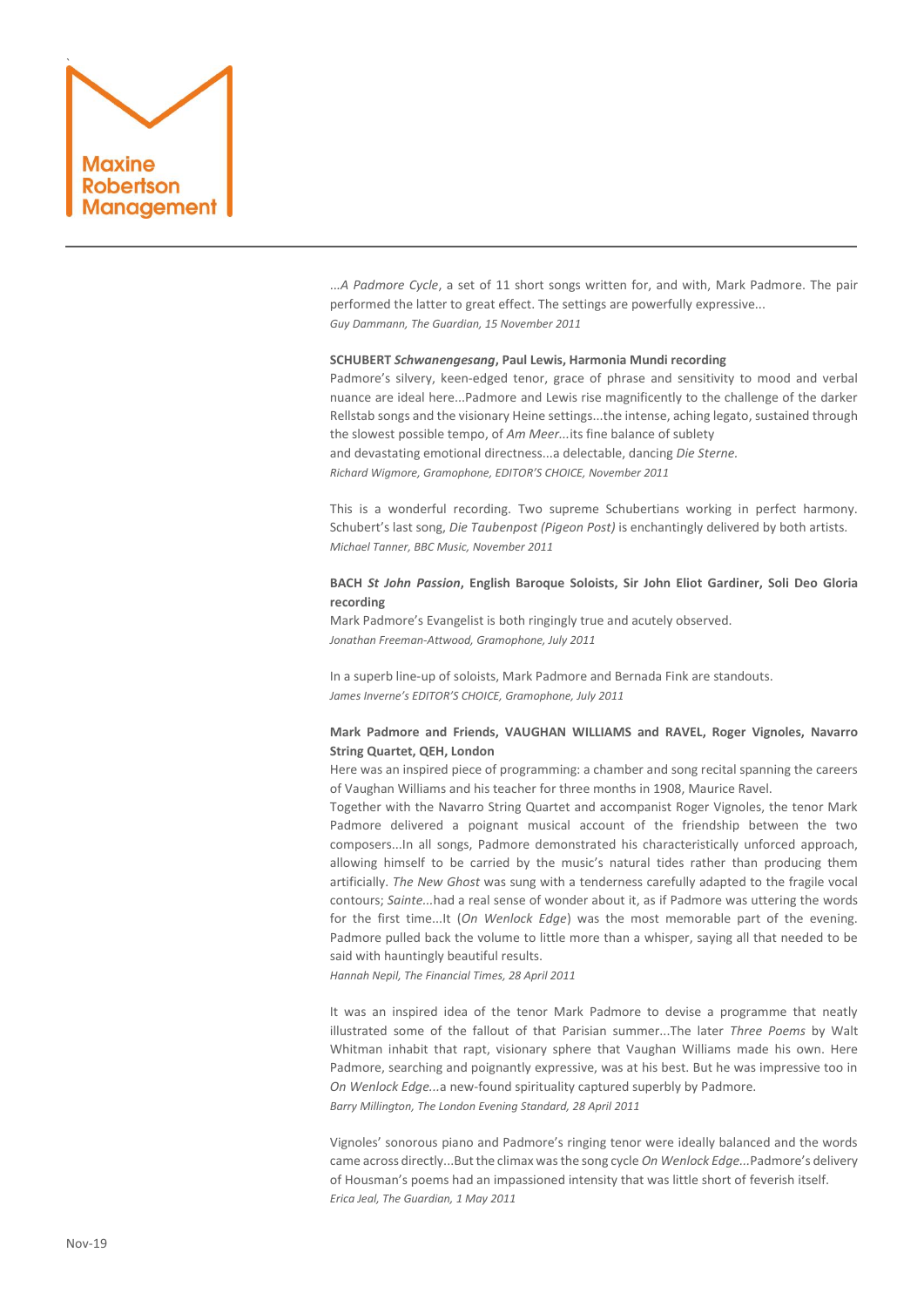

After 20 years of knocking about with the best in the business, the tenor Mark Padmore has some distinguished people to call on...He also has a brilliant recipe...opening with Ravel's *Cinq mélodies populaires grèques* the voice soared gracefully above; each song...was a perfectlyrealised miniature...Padmore was on top form. It was less the beauty of his sound than its burning intensity, the sense of emotion stripped bare...All in all two hours in a sound-world of exceptional refinement and purity.

*Michael Church, The Independent, 2 May 2011*

# **FINZI & PURCELL inc.** *Dies Natalis***, Britten Sinfonia, Queen Elizabeth Hall, London**

...and in tenor Mark Padmore the Sinfonia have found its ideal exponent...Padmore's sound is extraordinarily distinctive: Finzi's word-setting may at times be mannered and predictable, but when the music flies, the result is an evanescent beauty which Padmore caught to perfection. *Michael Church, The Independent, 11 February 2011*

The tenor Mark Padmore brought his own hushed intensity to this, as well as to Purcell settings via the prism of Tippett and John Woolrich *Fiona Maddocks, The Guardian, 13 February 2011*

#### **FINZI & PURCELL inc.** *Dies Natalis***, Britten Sinfonia, Cambridge**

Padmore is in many ways an ideal interpreter here. His tenor projects a fluid, gleaming line and he finds colours to match Traherne's verbal nuance. *John Allison, The Telegraph, 11 February 2011*

Tenor Mark Padmore and The Britten Sinfonia are regular collaborators...their account of *Dies Natalis* is exceptional...Previous generations of tenors have tended to treat Finzi's ecstatic word-setting cautiously...Padmore made it much more warmly expressive, the childhood innocence and wonder of the texts joyously conveyed...

*Andrew Clements, The Guardian, 9 February 2011*

# **SCHUMANN:** *Liederkreis, Dichterliebe***, Harmonia Mundi recording with Kristian Bezuidenhout**

Mark Padmore's sweetness of tone (*Dichterliebe*) is capable of growth and intensification, and he is sensible to the subtleties of modulation....Padmore and Bezuidenhout enrich their collection of Heine settings with a fine account of the *Liederkreis Op24* (surpassingly lovely in *Schöne Wiege meiner Leiden* and the five songs of Paul Lachner ...in which they unexpectedly strike gold.

*John Steane, Gramophone, December 2010*

Padmore's performances of both the Heine cycles are as restrained and as carefully and musically polished as one might expect.

*Clements, The Guardian, 4 November 2010*

The year's other  $200^{th}$  – birthday boy inspired the newest treasure from the consistently absorbing Mark Padmore, eloquently accompanied by Kristian Bezuidenhout on a period keyboard.

*Time Out New York, December 2010*

**SCHUMANN:** *Liederkreis, Dichterliebe***, Carnegie Hall, New York with Kristian Bezuidenhout**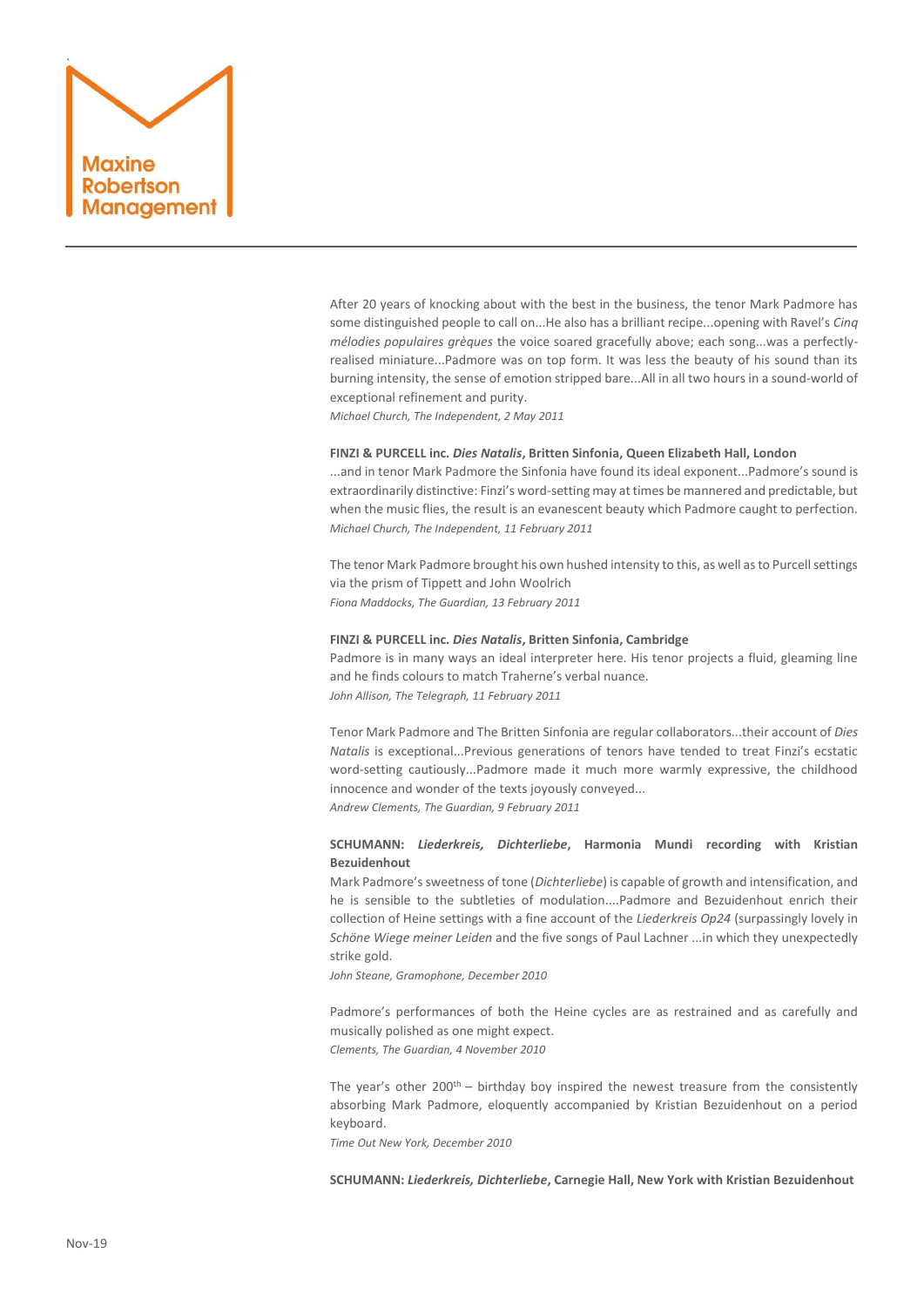# ` Maxine **Robertson** Management

Mr Padmore approached Schumann's songs thoughtfully, creating a distinct coloration and sense of character for each but also charting each cycle's emotional journey. That is more of an achievement than may be apparent...In *Liederkreis* he made the most of the contrast between, for example, the agitation in *Es treibt mich hin* and the lyrical high-lying *Ich wandelte unter den Bäumen*, which follows. And in closing the cycle, the gradual shift in timbre and vocal weight that he applied in *Mit Myrten und Rosen* gave the song extraordinary depth. The subtleties are greater in *Dichterliebe* and Mr Padmore's sound was even more finally nuanced. He found colors in his palette that he had not used in *Liederkreis.* The wrenching intensity in *Ich Grolle Nicht* and *Ich hab' in Traum geweinet* was palpable and it was impossible to resist the velvety pianissimo tone he applied to *Am leuchtenden Sommermorgen.* As an encore, Mr Padmore and Mr Bezuidenhout gave a breathtakingly supple performance of Schumann's *Lotusblume.*

*Allan Kozinn, The New York Times, 28 October 2010* 

### **SCHUBERT: Di***e Schöne Müllerin***, Harmonia Mundi Recording with Paul Lewis**

Hot on the heels of last year's superb recording of Winterreise, Mark Padmore and Paul Lewis have turned their attentions to Schubert's earlier song cycle. Singer and pianist are perfectly matched in temperament and musicality, and every note has been lovingly considered… exquisitely thoughtful and refined…The reflective melancholy of Die liebe Farbe is ravishingly painted…A great Schöne Müllerin…

*Rupert Christiansen, The Telegraph, 4 August 2010*

### **DOWLAND AND BEYOND, Wigmore Hall, Elizabeth Kenny, Lawrence Power**

But the bulk of the programme fell to Padmore and Kenny, intimately attuned to one another in their interpretations…Padmore's ability to meld words and notes into a single vocal gesture was outstanding, making of each item a small but delineated act of interior revelation. *George Hall, The Guardian, 19 July 2010*

### **SCHUMANN Bicentenary Recital, Wigmore Hall, Kate Royal, Roger Vignoles**

Royal and Padmore were astute in marrying the varied texts with Schumann's carefully chosen notes, and delivering both with the highest discrimination and poise. Their immaculate presentation made every song a delight.

*George Hall, The Guardian, 9 May 2010*

### **BACH:** *St Matthew Passion,* **CBSO, Sir Simon Rattle**

In Mark Padmore as the evangelist, Rattle had a powerful protagonist. Singing from memory (quite a feat, even taking into account his appearance in the same role in a fully-staged Glyndebourne production), Padmore delivered an enthralling account in which his delivery became more impassioned and dramatically charged as he moved onto the crucifixion. His improvisatory freedom of dynamics and tempo, and lyrical authority, made it sound as if he really were recalling this dreadful sequence of events as they came back to him. *Lynne Walker, The Independent, 10 March 2010*

…sang the Evangelist with mesmerising expression, clarity and expression – and all from memory.

*Richard Morrison,The Times, 8 March 2010*

### **HENZE:** *Six Songs from the Arabian,* **Wigmore Hall, with Andrew West**

Padmore with agile pianist Andrew West wrung every drop of emotional energy from them…I left Wigmore Hall a wreck.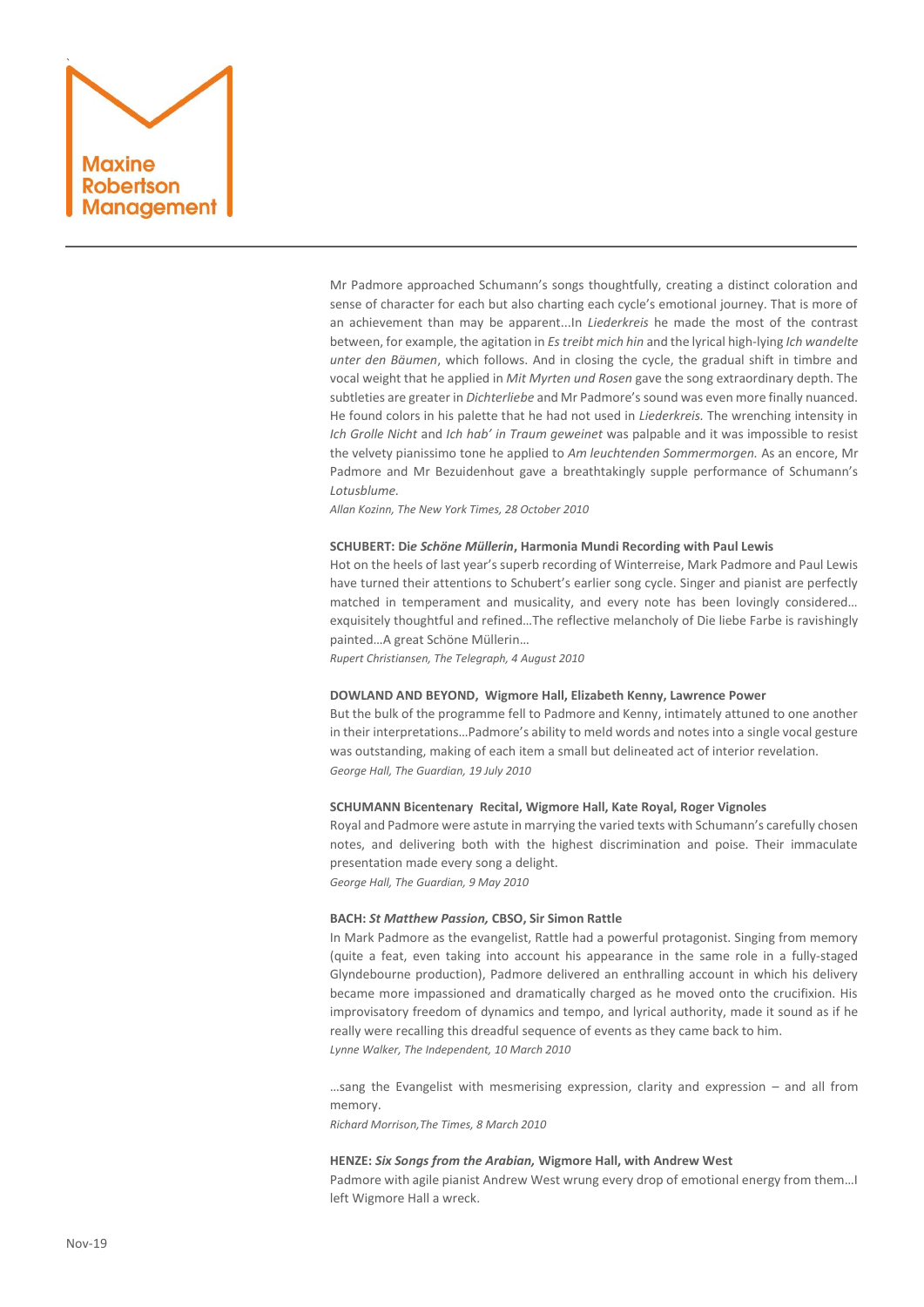

*Fiona Maddocks, The Observer, 31 January 2010*

**SCHUBERT:** *Winterreise***, Harmonia Mundi Recording with Paul Lewis WINNER OF GRAMOPHONE MAGAZINE VOCAL SOLO AWARD, 2010** ...a superb recording of the song-cycle *Winterreise*, sung by the sensitive tenor Mark Padmore. *John von Rhein, Chicago Tribune, 9 February 2011*

I cannot think of a journey that leads more faithfully to the cold comfort of its end. And when we get there in this performance, what an end it is. *John Steane, CD Of The Month, Gramophone, November 2009* 

Everywhere there is the sense of a great occasion, of two deeply thoughtful artists pushing each other ever onwards.

*Gramophone, Cover Story and Editor's Choice, November 2009*

…this is genuine art song singing at its most effective and stunningly moving…The integrity of the musicianship and effortless communicability make this perhaps the best modern tenor version of these songs to come along in a number of years. \*\*\*\*\* *Steven Ritter, Audiophile Audition*

Mr Padmore's rich voice illuminates the passion and mournful introspection of the lonely wanderer.

*Vivien Schweitzer, New York Times*

The tenor Mark Padmore and the pianist Paul Lewis are an ideal partnership in this greatest of song cycles. Padmore's singing of the gentler number has a poignant lyricism that is most affecting while in the wider songs there is a sense of hysteria only just under control. \*\*\*\*\* *Michael Kennedy, The Sunday Telegraph*

Apart from the sheer intelligence behind the interpretation, Padmore's voice is lustrous; gleaming but flexible, alive to nuance and color, never overdone…Their *Winterreise* is right up there with the absolute peaks of today's recordings and older versions too. *Piers Burton-Page, International Record Review*

The balance between voice and piano is exceptional, the interpretation bold and complex. *Anna Picard, The Independent*

Some observers would say that Mark Padmore's innately beautiful voice actually works against his interpretation of these songs … I don't agree, because that beauty lies outside of, while remaining totally complimentary to, Padmore's sincerely felt and conveyed dramatic sensibility; over and over again he depicts the emotional contrasts between experiencing the world's glory (and love's promise) and the realities of life's cruel forms … *Auf dem Flusse* and *Irrlicht* show Padmore's sensitivity and ability to capture the unique atmosphere of a song. *Classics Today, 2009*

### **Recordings of the Year/MusicWeb International**

*Winterreise* is a journey, a cumulative experience and that's how it came across here. Throughout the performance I enjoyed and admired the clarity of Mark Padmore's singing; the unforced tone which, nonetheless has a touch of steel to it when needed. The top of his register…has a lovely clear ring to it. His phrasing is consistently intelligent, aided by fine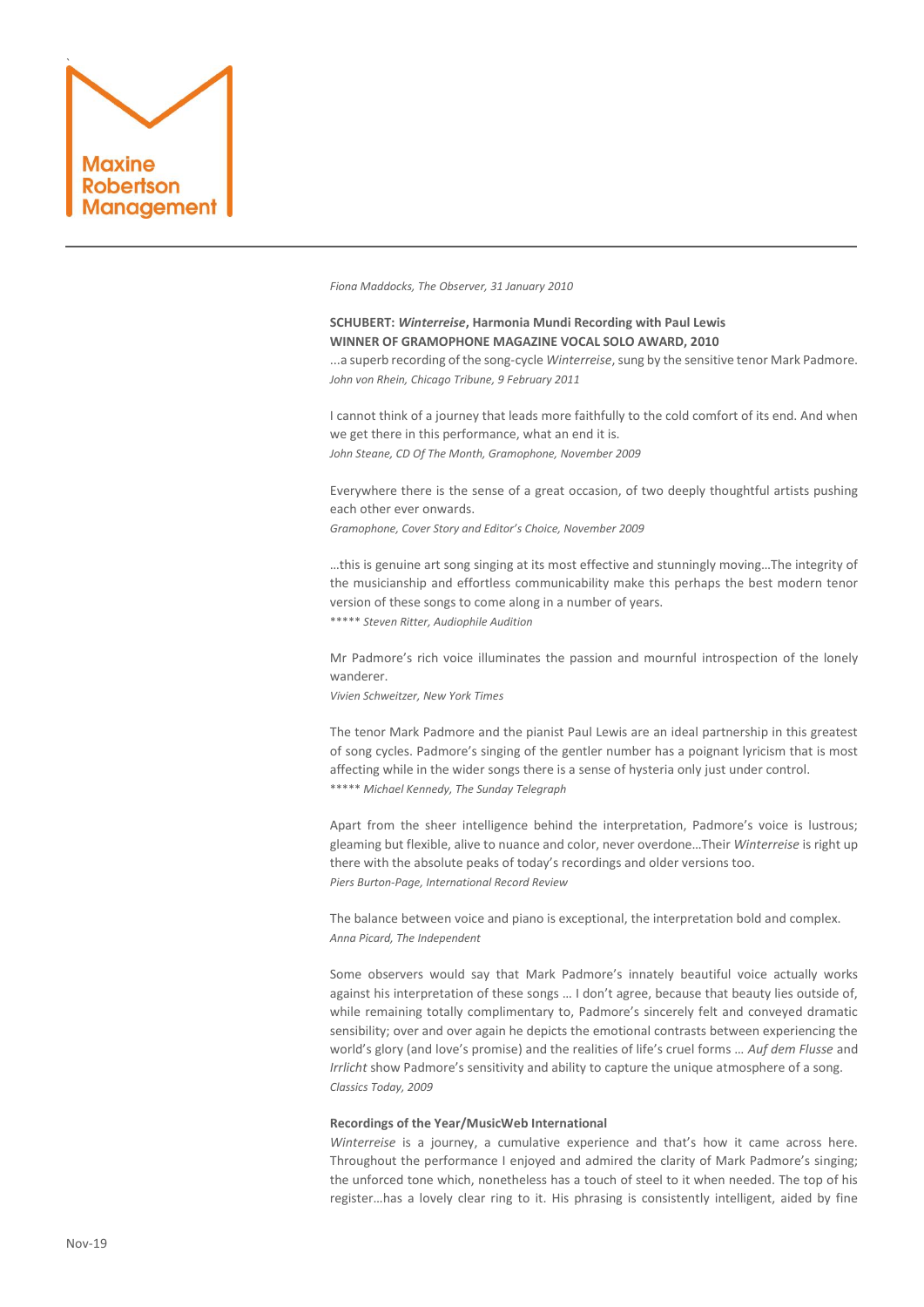

breath control, and his German sounds completely convincing to me…a sensitive, intelligent singer and a pianist of equal quality – and you have something rather special. This compelling reading of *Winterreise* represents a very considerable achievement …There are many excellent versions of Schubert's great song cycle in the catalogue, but this is one that surely deserves to be ranked alongside the best.

*John Quinn*

Padmore responds with poetic sensitivity to both Wilhelm Müller's words and Schubert's exquisitely painful melodies…The two performers dovetail perfectly in a memorable performance which will surely join the select ranks of the finest recordings of the cycle. *Glyn Purglove*

Disc of the Week *Radio 3, Building a Library, 5 December 2009*

# **ENGLISH CONCERT, Wigmore Hall, London**

A concert that begins "In the Black, Dismal Dungeon of Despair" can only get better. But this one couldn't. The English Concert's fascinatingly programmed evening of Purcell and Handel, with Mark Padmore as songster supreme…maintained a consistently high level of inspiration to the Handelian encore…Padmore was back on top form. The high register of his tenor was effortlessly mobile…It awoke the songsters of the sky in *The Fairy Queen* with an avian exuberance to rival their own…When it was Handel's turn, …an exquisitely sung envoi in *Waft her, angels.*

*Hilary Finch, The Times, 30 November 2009*

### **IMOGEN COOPER GALA: Wigmore Hall, London**

But, as so often, this evening's most telling contributions came from tenor Mark Padmore, particularly in four Schubert lieder that he sang with exemplary tonal clarity and tenderness. His floated high notes in *Abendstern* – that infinitely sad anthem to the eternally lonely – were exquisitely poignant.

*Richard Morrison, The Times, 30 September 2009*

### **HANDEL:** *Samson***/Royal Albert Hall, London**

…Samson, in this prom heroically incarnated by tenor Mark Padmore …in the main this was a superbly expressive performance reflecting every sulphurous mood by which the hero is tormented.

*Michael Church, The Independent, 21 August 2009*

# **HANDEL:** *Jephtha***/Barbican, London**

Padmore's voice has grown in size recently and he can command authority in a role such as Jephtha, while still having the facility to float his tenor on a gentle breeze through *Waft her angels*.

*Richard Fairman, The Financial Times, 28 June 2009*

# **BRITTEN:** *Before Life and After***/Recording with Roger Vignoles Harmonia Mundi HMU 907443**

Mark Padmore's performance of *Winter Words* is as compelling as any in the catalogue … his gift for narrative exposition is there too in some of the most difficult poetry that Britten ever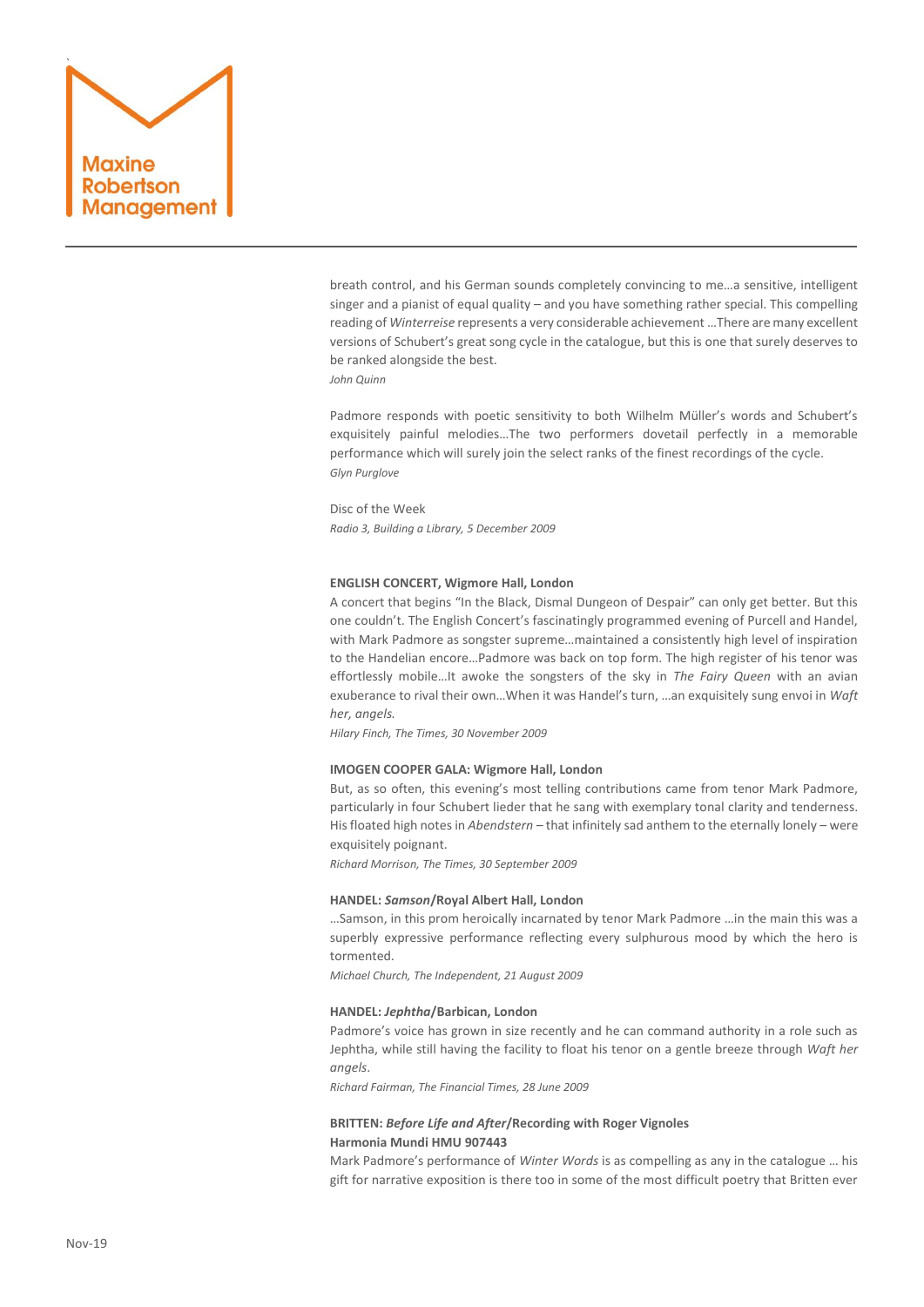

chose to set … there's nothing mawkish or sentimental here with Padmore finding just the right elegiac tone.

*Christopher Cook, International Record Review.*

Padmore is perhaps today's outstanding interpreter of the repertoire Britten wrote for his musical, and life partner, Peter Pears. His distinctive timbre, his colouring of works and his understanding of the drama of Britten's word-setting make him an ideal exponent of the *Holy Sonnets of John Donne* … Padmore and Vignoles burrow deeply into Donne's "black soule", finding the right tone for each of the nine settings … Padmore lavishes a palette of tone colour to match or even outshine Pears here.

*Hugh Canning, The Sunday Times, 5 July 2009*

Mark Padmore's grave concentrate of text and tone is artfully shadowed by Roger Vignoles in this recording of *Winter Words* and *The Holy Sonnets of John Donne. Anna Picard, The Independent, 30 August 2009*

### Editor's Choice

Padmore and Roger Vignoles, his warm toned accompanist, take a more reflective line. Tempi are slower, the emotions feel more consoling, and at the core of the cycle is some heartfelt singing in the sixth and most beautiful setting *Since she whom I loved.* Padmore dramatises the narrative songs with subtlety and imagination … impeccably sung. *Richard Fairman, Gramophone.*

### **SCHUBERT:** *Die Schöne Müllerin***/Alice Tully, New York, 25 February 2009**

Mr Padmore deployed his light voice with tonal allure and clarity. He deftly calculated the emotive impact of his singing across the cycle's duration. *Steve Smith, The New York Times, 26 February 2009*

# **BACH:** *St Matthew Passion***/Royal Festival Hall, London**

But it was the astonishing Mark Padmore, whose every performance as the evangelist seems to exceed the one before, who propelled the piece to a different spiritual plane. Intense, almost disembodied from his task, he narrated the familiar story with a wonder, reverence and urgency that held the audience spellbound, transported by the sheer beauty of his sound. *The Independent, April 2009*

### **MARTYNOV:** *Vita Nuova – Love Poems***/Alice Tully Hall, New York, February 2009**

The performance, with tenor and early music star Mark Padmore as a stunning Dante paying tribute to his Beatrice, was, I thought, gripping from beginning to end. *Mark Swed, Los Angeles Times, 2 March 2009*

Most of the chanting is done by the character of Dante, here the tenor Mark Padmore in a sensitive account of the demanding music. *Anthony Tommasini, The New York Times, 2 March 2009*

### **SCHUMANN:** *Songs from Myrthen Op 24***/Bath Mozartfest November 2008**

Padmore brought his special brand of introverted intensity to *From Hebrew Melodies*, an undeservedly neglected song, and *Du bist wie eine Blume*. *Hugh Canning, The Sunday Times, 23 November 2008*

**BRITTEN: Birtwistle, Handel/ Britten Sinfonia/Queen Elizabeth Hall, November 2008**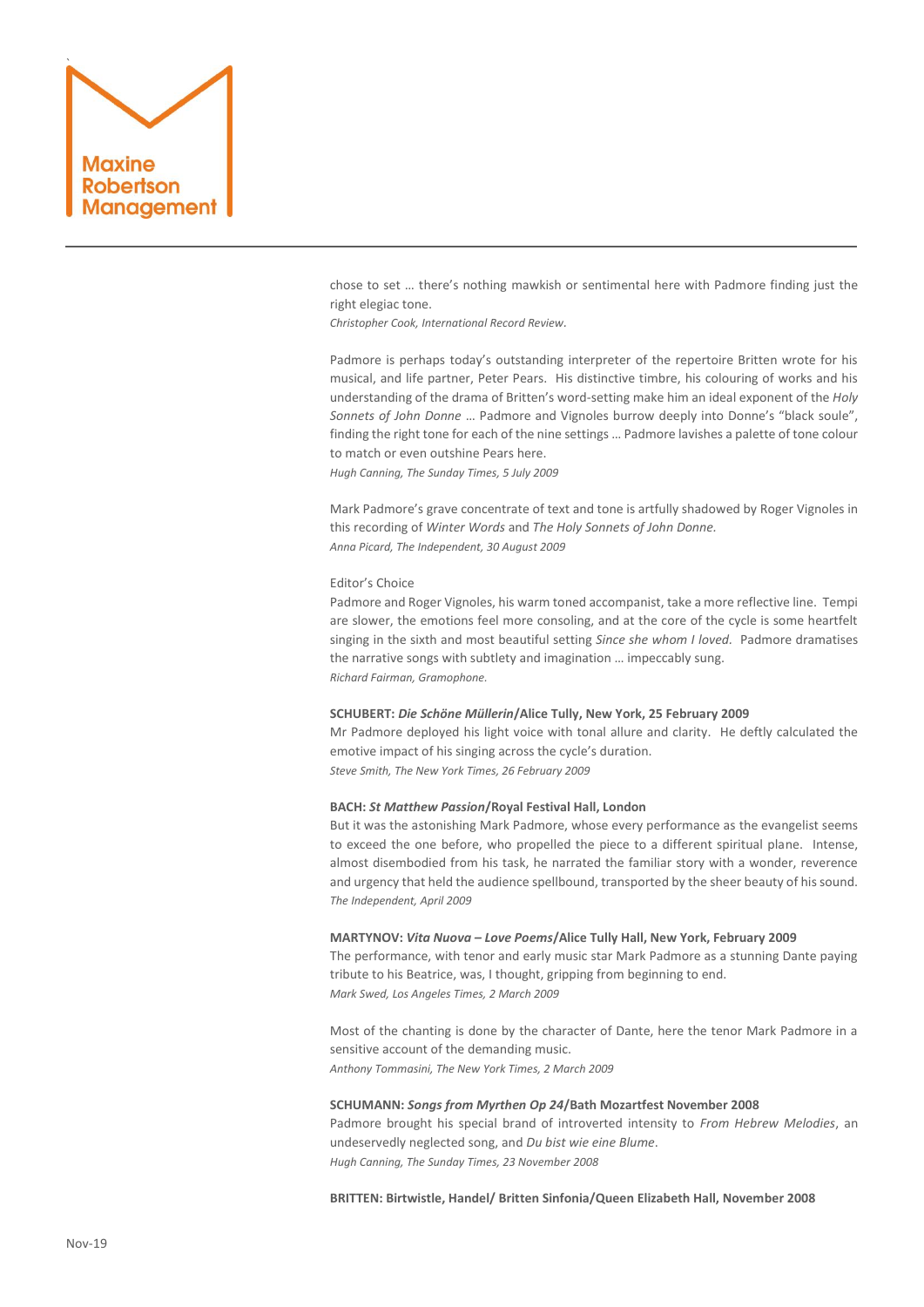# ` Maxine Robertson Management

Padmore's great gift, apart from his prodigious technical ability, whether to float a line with perfect legato or to enter pianissimo at the top of his range, is to sing from the soul. *Fiona Maddocks, Evening Standard, 27 October 2008*

Padmore proved the most responsive of interpreters and managed to be sensitive without becoming cutesy in the most picturesque poetry. *Richard Fairman, The Financial Times, 29 October 2008*

Mark Padmore sang Birtwistle, Handel and Britten with equal assurance, unswerving musicality and fabulously clear enunciation. *Andrew Clements, The Guardian, 31 October 2008*

### **SCHUBERT:** *SONG CYCLES***/The Wigmore Hall, May 2008**

It was breathtaking, Schubert couldn't be better served *Fiona Maddocks, Evening Standard, May 2008*

In the challenges of Schubert's most piercing dissonances and his most existential tussles, these two certainly gave us everything we could ask for. *Neil Fisher, The Times, May 2008*

It was astonishingly beautiful. Few singers can convey a feeling of pure-hearted idealistic longing so intensively as Padmore. *Ivan Hewitt, The Daily Telegraph, May 2008*

### **BRITTEN Recording/Signum Records**

Different though they are, putting Britten's three big foreign-language song cycles with piano on a single disc makes obvious sense. The tenor Mark Padmore opens with an impassioned, vibrantly coloured performance of the earliest of them, the 1940 *Seven Sonnets of Michelangelo*, in which Britten's musical language and emotions seem set free. He rightly takes a more reflective approach in the *Sechs Hölderlin-Fragmente* (1958), songs in which the issues of mortality, lost innocence and self-doubt are addressed. *Stephen Pettitt, The Sunday Times, May 2008*

# **VAUGHAN WILLIAMS:** *On Wenlock Edge* **(Chandos Records)**

The performance of *On Wenlock Edge* is equally striking: Mark Padmore is an impassioned tenor soloist, and he identifies the setting of *Is My Team Ploughing* as the emotional epicentre of the cycle, from which waves of forboding spread ominously through the work.

### **WALKING TO LOBECK: Edinburgh Festival, August 2007**

As was another magnificent display of Baroque singing, though in much more sombre repertoire. With his new group of instrumentalists, whimsically titled Walking to Löbeck (in honour of the boy Bach's epic trek to meet the ageing Buxtehude), the tenor Mark Padmore presented a riveting Queen's Hall recital in which he placed Bach cantatas in the context of music by his older contemporaries, Buxtehude and Kuhnau. True, the subject-matter was hardly a barrel-organ of laughs: man's constant sinning, his general worthlessness, and his inescapable decay. Dress code : sackcloth and ashes. Yet, I can't remember the last time I was so exhilarated by solo Bach signing. Padmore's sinuous, sometimes almost fragile voice is such an ideal instrument for this composer, his musical and spiritual acumen so finely honed, his own pensive persona apparently so perfectly attuned to the sentiments he conveys. And, although comparatively conservative in dynamic range, Walking to Löbeck provided cultural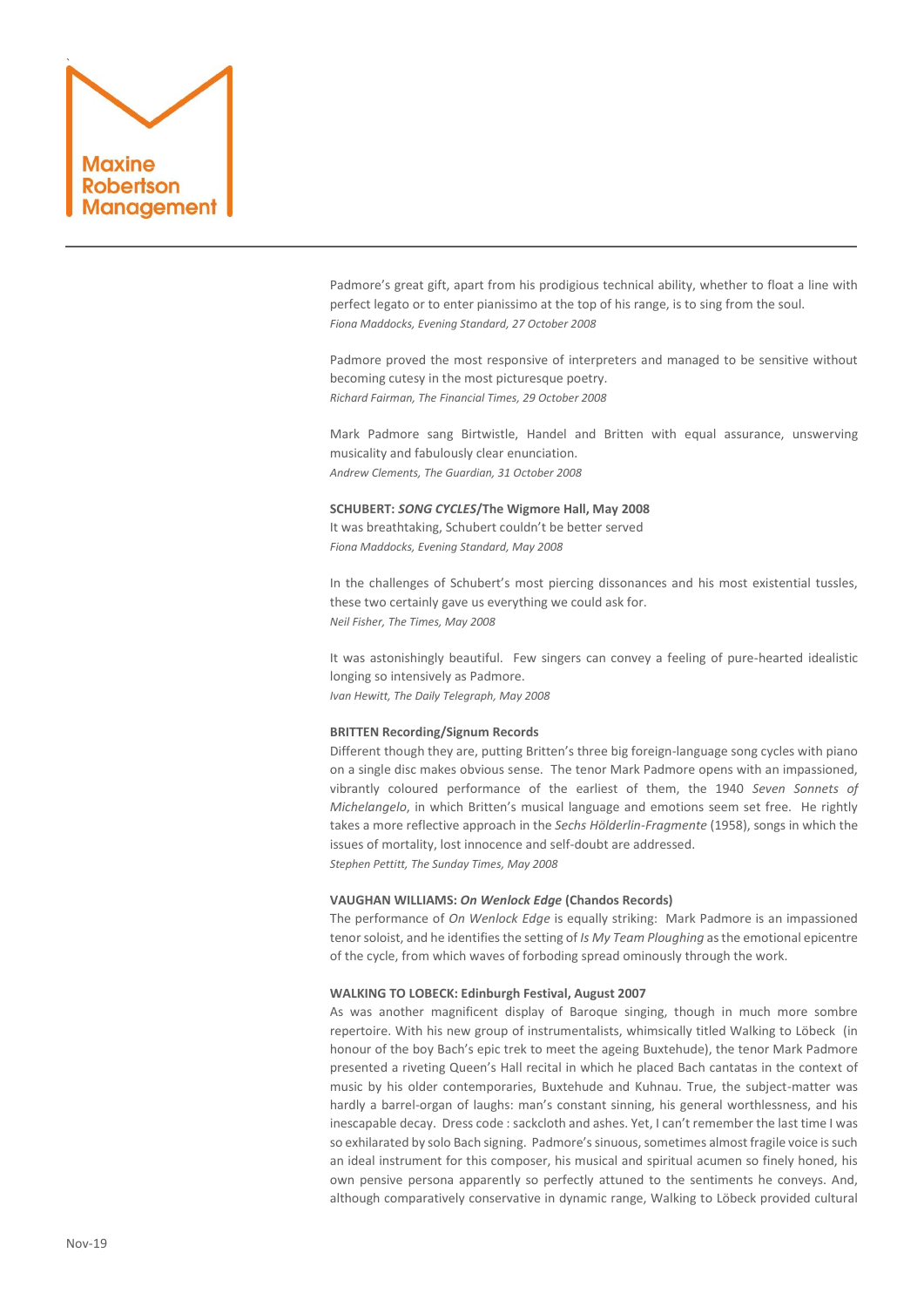

and responsive backing. Indeed, their playing of the exquisitely gentle *Schlummert ein*, the seemingly eternal lullaby of death in *Ich habe genug*, cast such a spell that 800 people scarcely dared breath for its duration and long after it had sunk into deep, deep silence. *Richard Morrison, The Times, 16 August*

# **BACH:** *St Matthew Passion***, Glyndebourne Festival Opera, July 2007**

Stage-managing this re-enactment of the Passion is the Evangalist, played with consummate clarity of utterance by Mark Padmore. His is one of those unfailingly true voices that all great storytellers should possess. Padmore is his own cast of thousands, projecting the text with that perfect balance between dispassionate objectivity and a startling immediacy. When he describes the sudden descent of darkness at "the ninth" hour" his voice alone flicks the switch. *Edward Seckerson, The Independent*

### **HANDEL:** *Arias and Scenes* **Recording, English Concert, Andrew Manze, April 2007**

This Handel collection show the tenor Mark Padmore at his considerable best, the voice mellifluous, smooth and in impeccable physical order, heart and mind precisely tuned to whatever demands the composer's work places on them. The music ranges wide, from the furious to the seraphic, the tragic to the joyful. The complete scena from *Tamerlano*, in which Majazet dies from self-inflicted poisoning, is given by Padmore with remarkable dramatic power, *"Total eclipse"* from Samson, has searching poignancy. But the highlight is *"Waft her, angels"* from *Jephtha,* which in this artfully simple performance seems the most touching music ever.

*Stephen Pettitt, The Sunday Times, 1 April 2007*

### **Heroes of the Concert hall**

I am reminded of what was perhaps my greatest tenor moment of the past few years …a performance of Bach's *B Minor Mass* at the proms. The "Benedictus" strikes me as a terrible pitfall for tenors. But on this occasion the soloist seemed perfectly relaxed, aptly contemplative … he produced an exquisitely sweet, smooth sound. And he moved everyone in the packed hall. His name had no latin ring to it. It was Mark Padmore. *Stephen Pettitt, The Spectator*

Mark Padmore's first solo album for Harmonia Mundi is as stylishly and beautifully sung as one might expect from a tenor who has emerged over the last five years as one of the finest in Britain.

*Andrew Clements, The Guardian, 30 March 2007*

A beguilingly rich and sensitive recital from one of the most thoughtful tenors of his generation. Underpinned by Andrew Manze's unobtrusive and warm-hearted English Concert, Mark Padmore uses his extraordinary diction and whispering chamber-like intimacy to remind us that the most exalted tenor arias from the operas and oratorios can achieve true potency out of context.

*Jonathan Freeman-Attwood, Gramophone, May 2007*

This is one of the most alluring recitals of its kind that has come my way for a very long time. BBC Music Magazine, June 2007

Tenors are fighter pilots – dashing, heroic, unhappy out of the limelight – and Padmore is an ace among them, soaring through this disc on a velvet voice in various Handelian guises.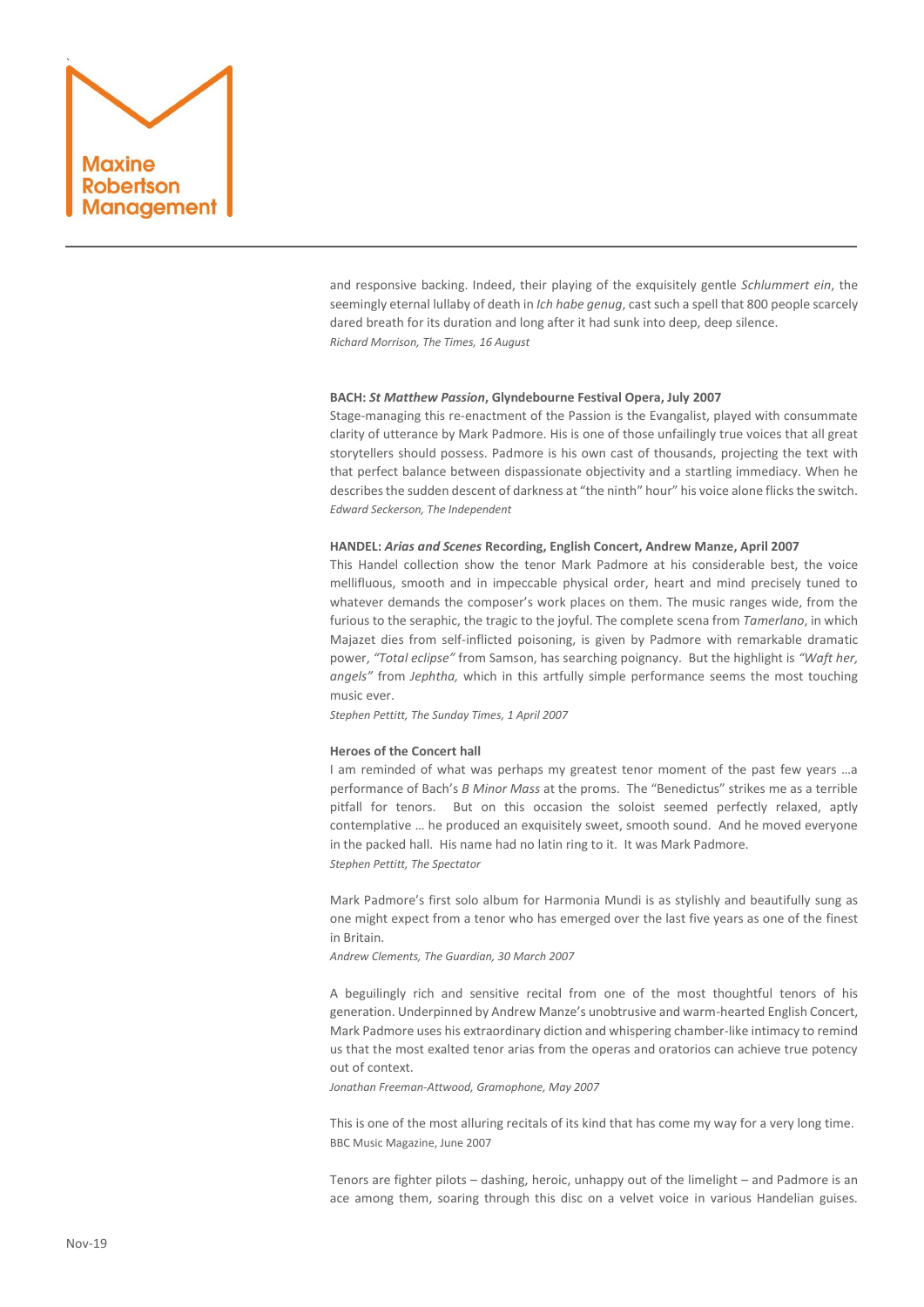

*Semele* falls for his smooth flattery in *Where'er you walk* though he decelerates after the intro speed set by The English Concert under Andrew Manze. His blinded Samson is harrowingly persuasive in *Total Eclipse,* he shows off impressive no-breath acrobatics in *Jephtha* and dramatises outrageously in the *Tamerlano* extract. The alto Robin Blaze and the soprano Lucy Crowe are his top-notch, bitpart crew.

*Rick Jones, The Times, 7 April 2000*

British tenor Mark Padmore proves himself a perfect Handelian in a superb recital of opera and oratorio extracts with the English Concert … without flashy tempos or cheap theatrics to score points. Padmore reveals a deep, probing commitment to each character defined by the music … with a warm, virile sound, sweeter and smoother than many of his compatriots. Padmore can project a weighty, serious persona for these roles (Samson, Jephtha, Bajazet) that compliments his mature musical and dramatic understanding. *Judith Malafronte, Opera News (USA), May 2007*

Mark Padmore first made his name as a Baroque singer of "taste" (18th -century buzzword) and refinement. He has always excelled in tenderness, and he is ideally dulcet in such Handelian favourites as *Where'er you walk* from Semele and Jephtha's seraphic *Waft her, angels.*

But there is now a touch of metal in Padmore's tone, a hint of Italianate vibrancy, as you can hear in Jephtha's macho victory aria and Bajazet's tremendous death scene from *Tamerlano* –a performance of gripping intensity and emotional truth. Padmore is equally moving in arias from *Samson*, mingling nostalgia and sneering bitterness in *Your charms to ruin* and singing the valedictory *Thus, when the sun* with hypnotic inwardness.

Here and elsewhere he spins a limpid legato line, and uses ornamentation to heighten the music's expressiveness. Andrew Manze and the English Concert match Padmore in colour and subtlety, while soprano Lucy Crowe makes a welcome cameo appearance in a ravishing sunrise duet from *Il Moderato*. These days, a new Handel recital disc seems to tumble off the presses every month. Few, though, are as rewarding or involving as this one. *Richard Wigmore, The Telegraph, 21 April 2007*

### **BRITTEN FESTIVAL: Wigmore Hall, December 2006**

Mark Padmore's introspective reading of the *Serenade* was the antidote to her wild recriminations; elevated in Ben Johnson's Hymn and Keat's Sonnett, softly menacing in the *Dirge* and *Elegy*, considerate to his horn player, Richard Watkins, and the strings, yet somehow projecting solitude on a crowded stage. Padmore also gave the most successful of the solo recitals. His delicacy in communicating the text was admirable.

*Anna Picard, The Independent on Sunday, 10 December 2006*

Padmore had given a lunchtime recital of Britten songs earlier on, but was still in marvellous voice, characterising each setting personally ad intelligently. *Andrew Clements, The Guardian, 8 December 2006*

Mark Padmore's account of the *Serenade for Tenor, Horn and Strings* – magnificently enhanced by Richard Watkin's virtuosic horn-playing – brought me close to tears (for the right reasons, I hasten to add) Padmore's light, quintessentially English tenor sometimes sounds perilously fragile. But, its this very quality, plus his sensitive treatment of text and his way of gathering all his resources for one big, brave outburst, that gives his performance of this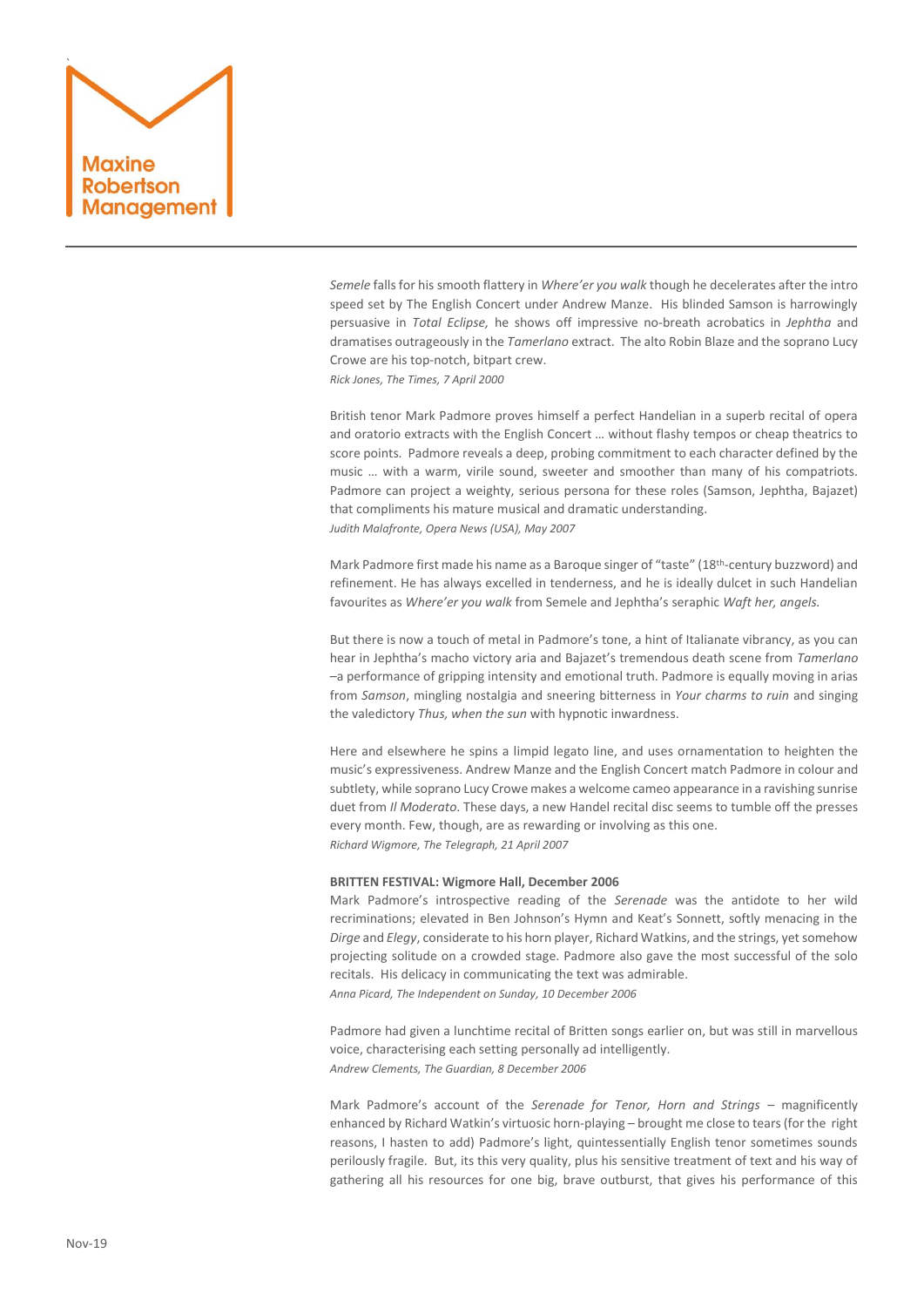

nocturnal masterpiece such poignancy. In a BBC Radio 3 lunchtime recital earlier he had brought the same qualities to three of Britten's finest song-cycles with piano. *Richard Morrison, The Times, 6 December 2006*

### **BRITTEN: FINZI, TIPPETT, Hyperion recording with Roger Vignoles February 2005**

The finest English tenor around right now has a timbre of striking individuality and tonal purity. *Hugh Canning, International Record Review*

### **TIPPETT:** *Boyhood's End***, The Lindsays January 2005**

Mark Padmore shoed an astonishing vocal and dramatic command. *Stephen Pettitt, Evening Standard*

### **HOLST:** *Savitry***, City of Birmingham, May 2004**

He invested the cantata with a natural sense of line, even tone, and particular care for the weight and balance for every particle of the *Traherne* poems it sets – yet more proof that he is the finest, most musical British tenor around today.

*Andrew Clements, The Guardian*

# *BACH: St Matthew Passion***, Collegium Vocale Gent, Phillie Herreweghe at Alice Tully Hall, New York**

Mark Padmore, a British tenor, was excellent in the "Passion", conveying both the lofty remove and the emotion needed in the exacting role of the Evangelist. *New York Times, March 2004*

incite as easily as they can calm; on Friday, he threw himself into his role with more conviction

Without a powerful voice in the relentlessly demanding role of the Evangalist, the St Matthew can easily fall apart. But with the plum-tones tenor Mark Padmore on the job the work didn't just stay together, it came alive. Mr Padmore is a limber young singer whose timbres can

than any singer I've seen. *The New York Sun, March 2004*

### **RECITAL: Frick Collection, New York with Andrew West (piano)**

Mr Padmore filled the Frick's lovely, rounded performance space with a broad, full sound and a refreshingly unmannered stage presence. He has worked with many Baroque period ensembles and this experience has left its mark: he has a certain lightness of sound, a cleanness of line and purity of tone, which made for some very refined Schubert. *Schäfers Klagenlied* for example, has a gorgeous silken quality … he has a natural flair for the songrecital format and he brought to it a clarity of execution and a nuanced understanding of how to mingle language with lyricism.

*Jeremy Eichler, New York Times, August 2003*

# **HANDEL:** *Jephtha***, Welsh National Opera conducted by Paul McCreesh, directed by Katie Mitchell**

Mark Padmore's Jephtha is astonishing: this is the most sympathetic portrait of a deeply equivocal, wracked creature whose every nerve is bared. When, after his anguish, he prepared Iphis for the bonfire and sings the most caressing air *(Waft her, Angels),* it is the most soul-wringing thing imaginable. This is real heart stopping Handel singing. *Robert Thicknesse, The Times, May 2003*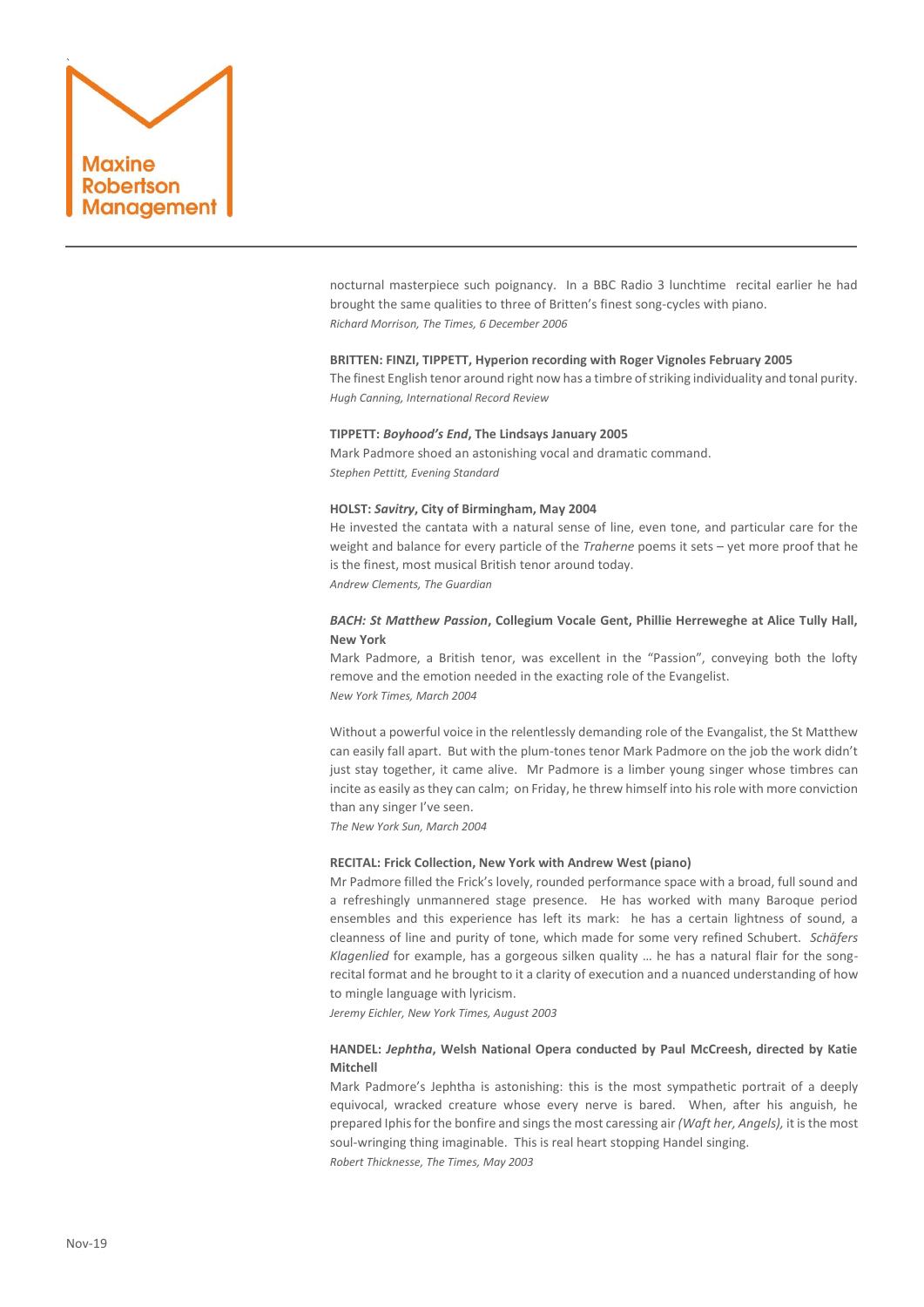

The variety with which they (Padmore and Mitchell) together encompass Jephtha's growing isolation is a triumph; the accuracy of Padmore's coloratura, with Paul McCreesh's players is perfect attendance, is breathtaking.

*Roderic Dunnett, The Independent, May 2003*

Mark Padmore takes the title role, signing and acting with his usual sensitivity and intelligence; *Waft her,angels,* was heartbreakingly beautiful. *Rupert Christiansen, Daily Telepgraph, May 2003*

The company has engaged an elite team of Handelian soloists: Mark Padmore, approaching the sublime in Jephtha's exquisite *Waft her, angels. Hugh Canning, The Sunday Times, 1 June 2003*

# **BACH:** *St Matthew Passion,* **DG recording with Paul McCreesh and Gabrieli Players**

Mark Padmore's Evangelist shares the outstanding virtues of his concert performances, the tone modulating easily between conversational and highly charged, words felt in every syllable.

*Geoff Brown, The Times, April 2003*

Mark Padmore (Evangelist) describes events vividly, respecting Bach's underlying recitative pulse but varying the dramatic pace freely, from perfunctory description of simple events to high drama

*BBC Music Magazine, May 2003*

Mark Padmore's Evangelist is highly charged and responsive, at times he hovers, regaling the facts of the matter with disarming poise; at others he becomes agitated, even manic. He seems somehow implicated in Peter's denial in a tableau performed with quite remarkable dramatic power, setting up Kožená's *Erbarme dich.*

*The Gramophone, May 2003*

… Paul McCreesh uses only eight singers here, including Mark Padmore, who can switch instantly from the breathless recitatives of the Evangelist to the guilt-drenches lyricism of the solo arias.

*The New Yorker, January 2004*

### **RAMEAU:** *Zoroastre***, Erato recording with William Christie and Les Arts Florissants**

Mark Padmore has the perfect high tenor voice for Zoroastre, able to charm in tender moments yet rage in the confrontational scenes without losing any of its essential sweetness. *Gramophone, May 2003*

# **RECITAL: Wigmore Hall with Andrew West, January 2003**

Padmore, beguilingly smooth-voiced throughout his register and utterly assured of phrase and colour, delivered it with passion, leaving a strong impression of total empathy with the music's underlying message.

*Stephen Pettit, The Evening Standard.*

Padmore's lyric tenor has a silken, luminescent beauty, but – and this is art indeed – he never lets that beauty obfuscate the poetry. His texts are astonishingly clear and sincerely delivered.

# **RECITAL: Wigmore Hall with Roger Vignoles, June 2002**